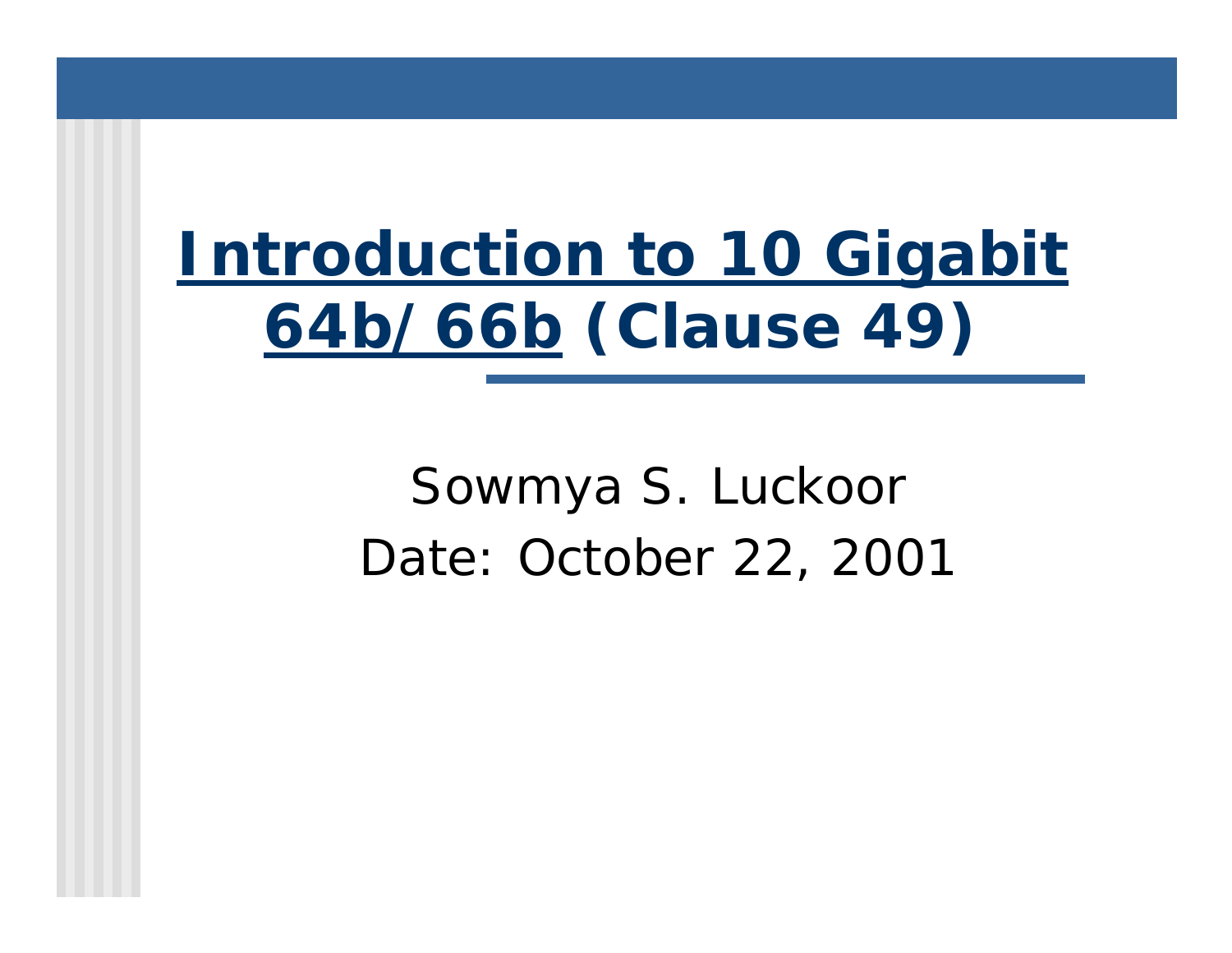# *Main Topics of Discussion*

- **Purpose of 64b/66b**
- **Brief outline of 64b/66b structure**
- ! **64b/66b PCS Process**
- ! **Data and Control Characters**
- ! **Scrambler Principles and Derivations**
- ! **Gearbox Principles**
- $\blacksquare$  **State Diagrams of 64b/66b**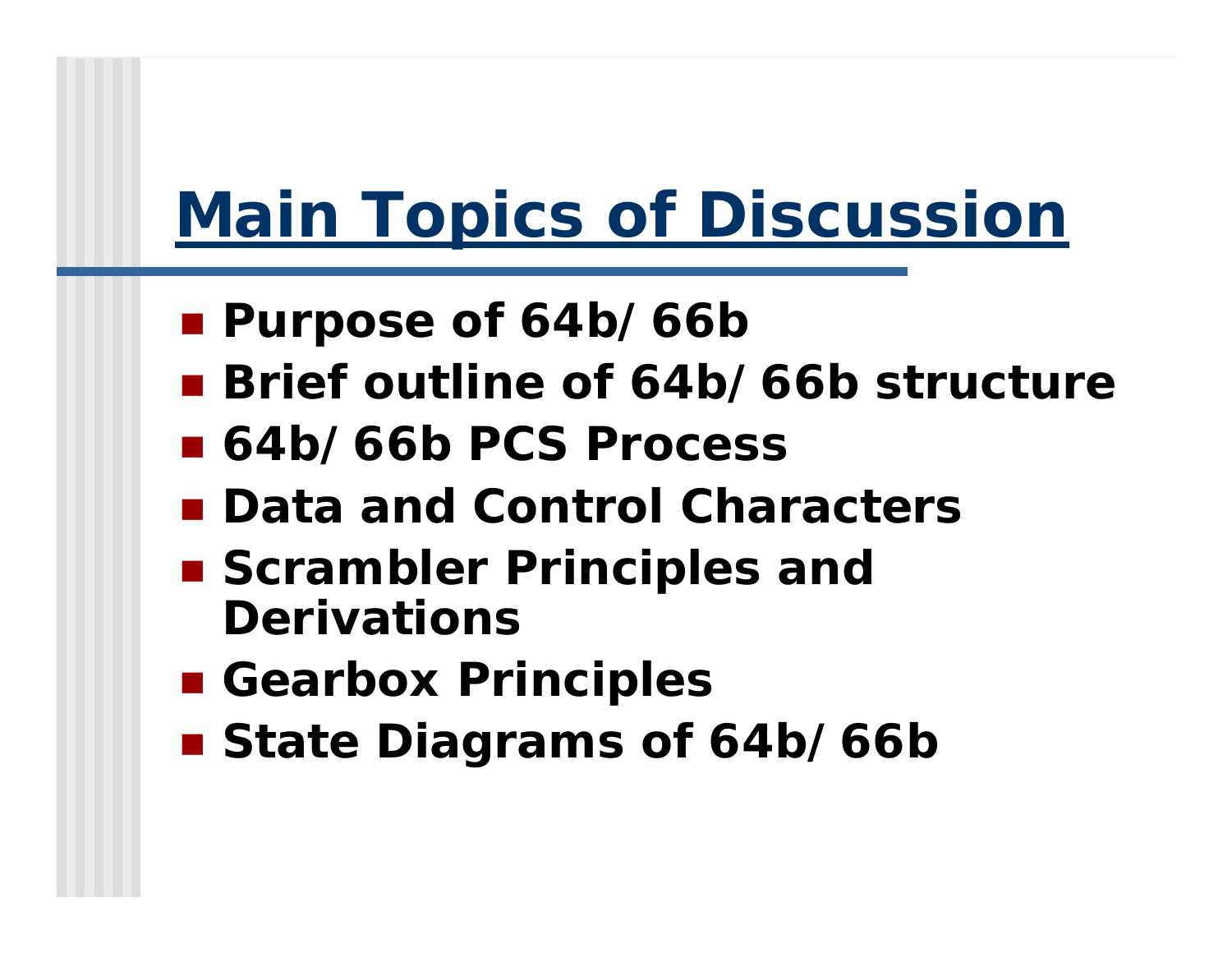### *What is the purpose of 64b/66b?*

- Cost Effective
- Supports New Applications and Data
- Alternate to 8b/10b structure
- Complexity of hardware reduced  $\blacksquare$  10 => 10.3 vs. 10 => 12.5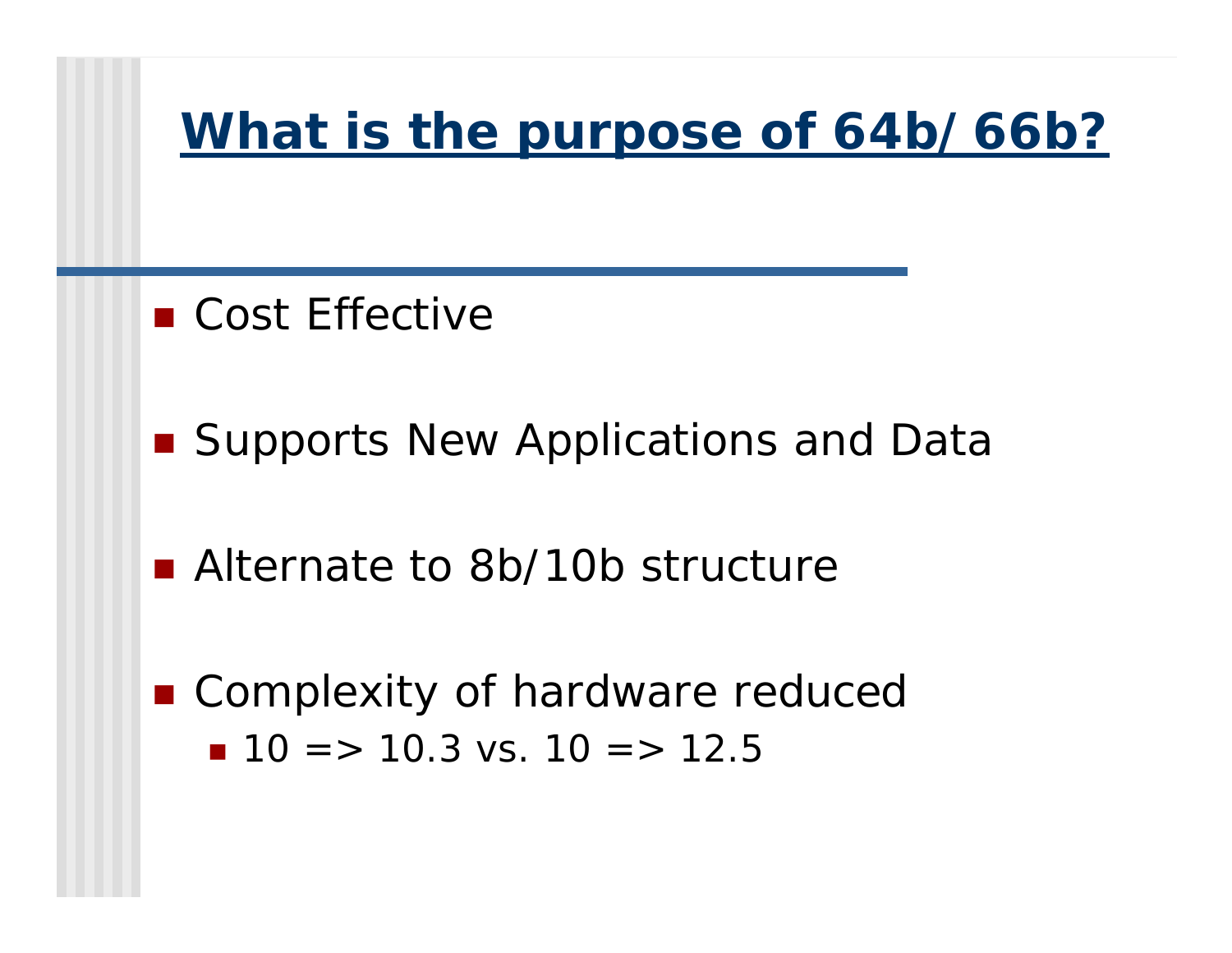# *Sublayer Diagram*



MDI=MEDIUM DEPENDENT INTERFACE PCS=PHYSICAL CODING SUBLAYER PHY=PHYSICAL LAYER DEVICE PMA=PHYSICAL MEDIUM ATTACHMENT PMD=PHYSICAL MEDIUM DEPENDENT WIS=WAN INTERFACE SUBLAYER XGMII=10 GIGABIT MEDIA INDEPENDENT INTERFACE

PMD TYPES:

```
Medium:
E = PMD FOR FIBER-1550 nm WAVELENGTH
L = PMD FOR FIBER-1310 nm WAVELENGTH
S = PMD FOR FIBER-850 nm WAVELENGTH
```
Encoding:

R = 64B/66B ENCODED WITHOUT WIS W = 64B/66B ENCODED WITH WIS

NOTE-The PMD sublayers are mutually independent.

- **.**  10GBASE-R PCS provides services to XGMII:
	- Encodes/Decodes 8 XGMII data octets to/from 66 bit blocks
	- Transfers encoded data to/from PMA in 16 bit transfers.
	- **I** If connected to WAN PMD, inserts/deletes idles due to rate difference between MAC and PMD
	- **.** Determines when link available, therefore informing management entity via MDIO when PHY is ready to be used.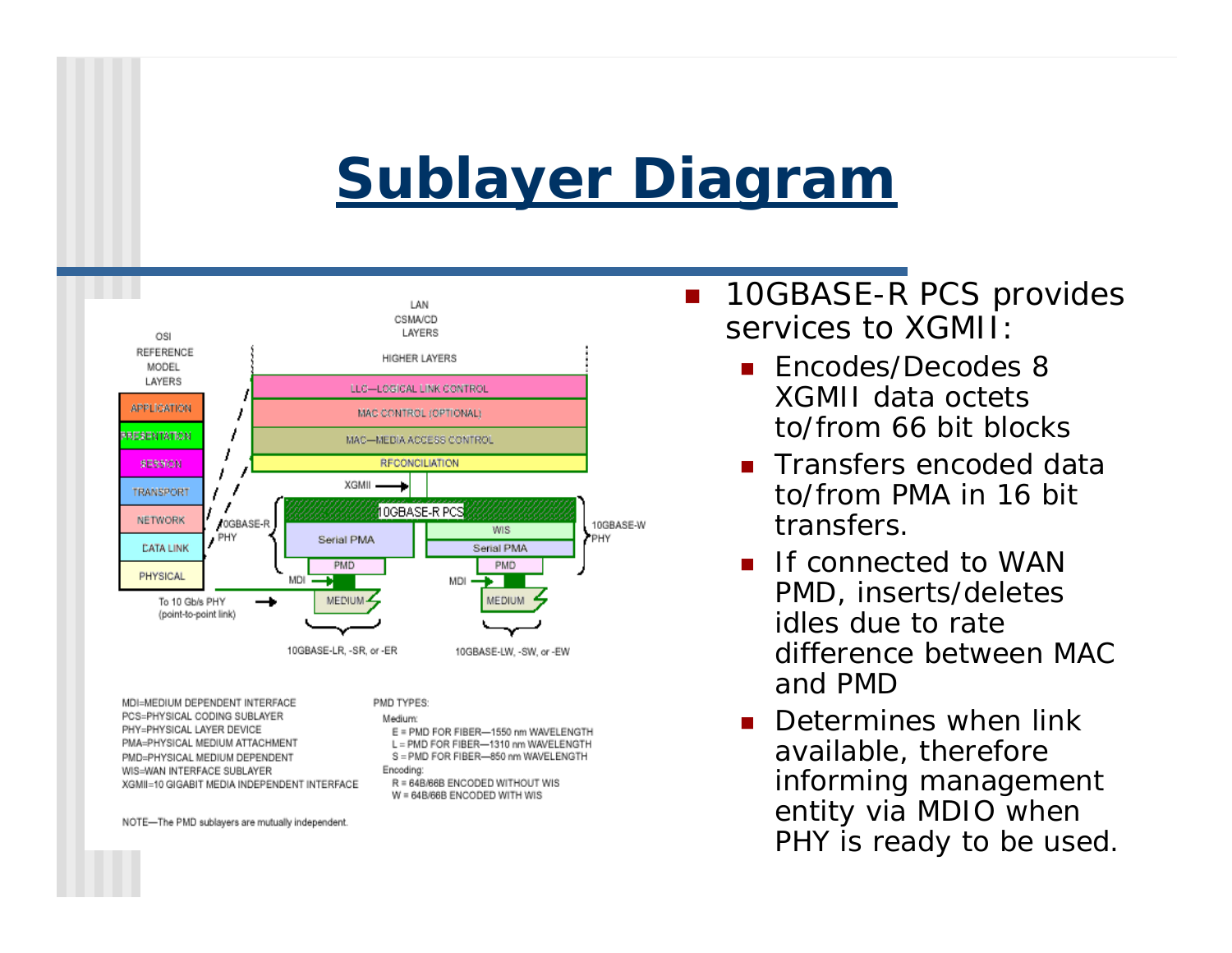## *Bit Ordering for 10GBASE-LAN*



- ! PMA Functions:
	- ! Mapping of 16-bit data stream to from the PMA Service Interface via PCS, WIS or underlying PMD
	- 16-bit data serialized/deserialized for transmission to PMD
	- **Recovery of clock from** received data stream
	- Data Loopback at PMA Service Interface
	- **.** Nominal Rate for PMA Service Interface =
	- $644.53$  Mtransfer/s  $=10$ GB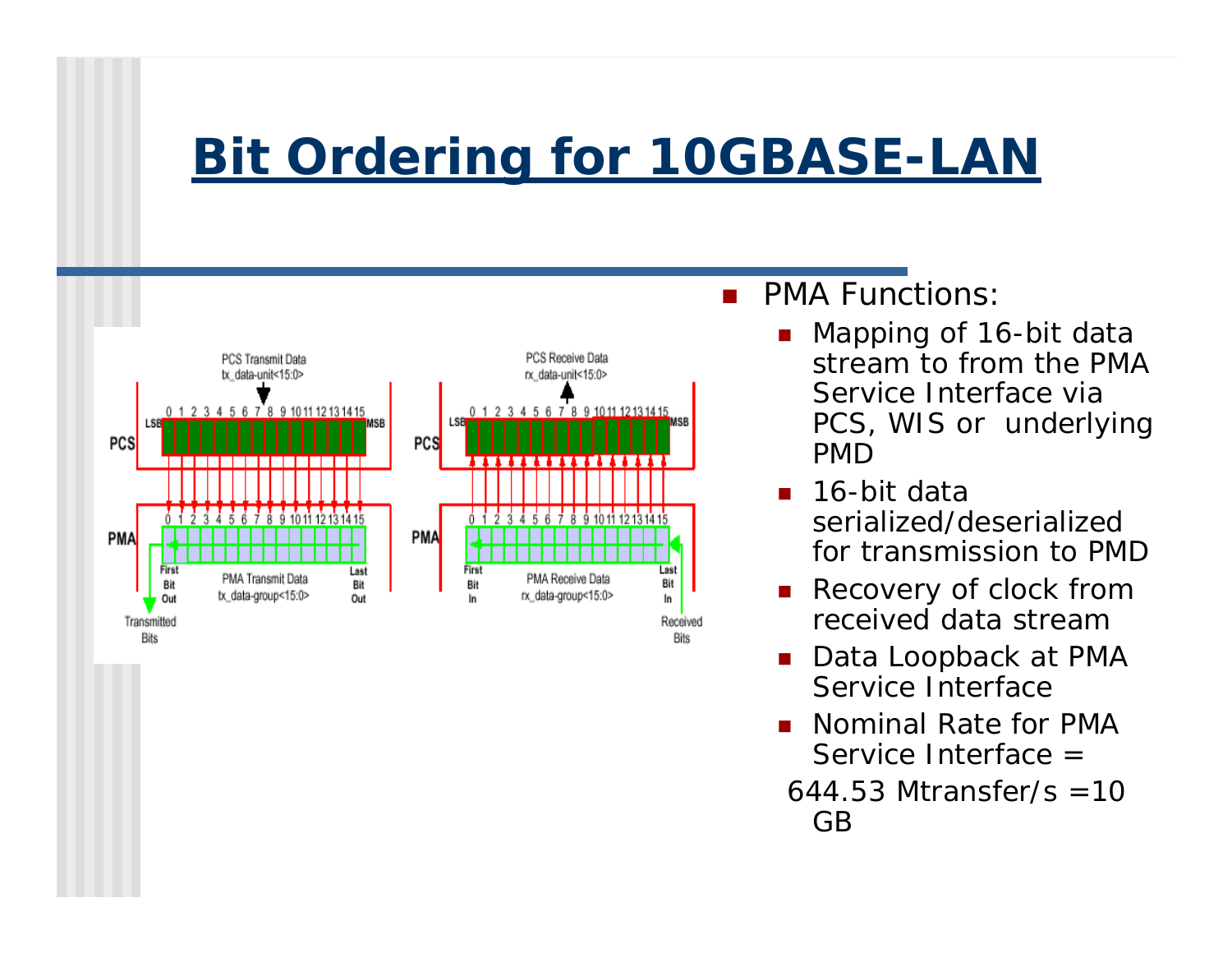### *Bit Ordering for 10GBASE-W*



**E** Follows SONET/SDH Standard of labeling bits from MSB to LSB compared to conventional Ethernet standards

*DESCRIPTION AND PROPERTY ARRANGEMENT*  Nominal rate of WIS Service Interface = 599.04 Mtransfers/s  $<$ 10GB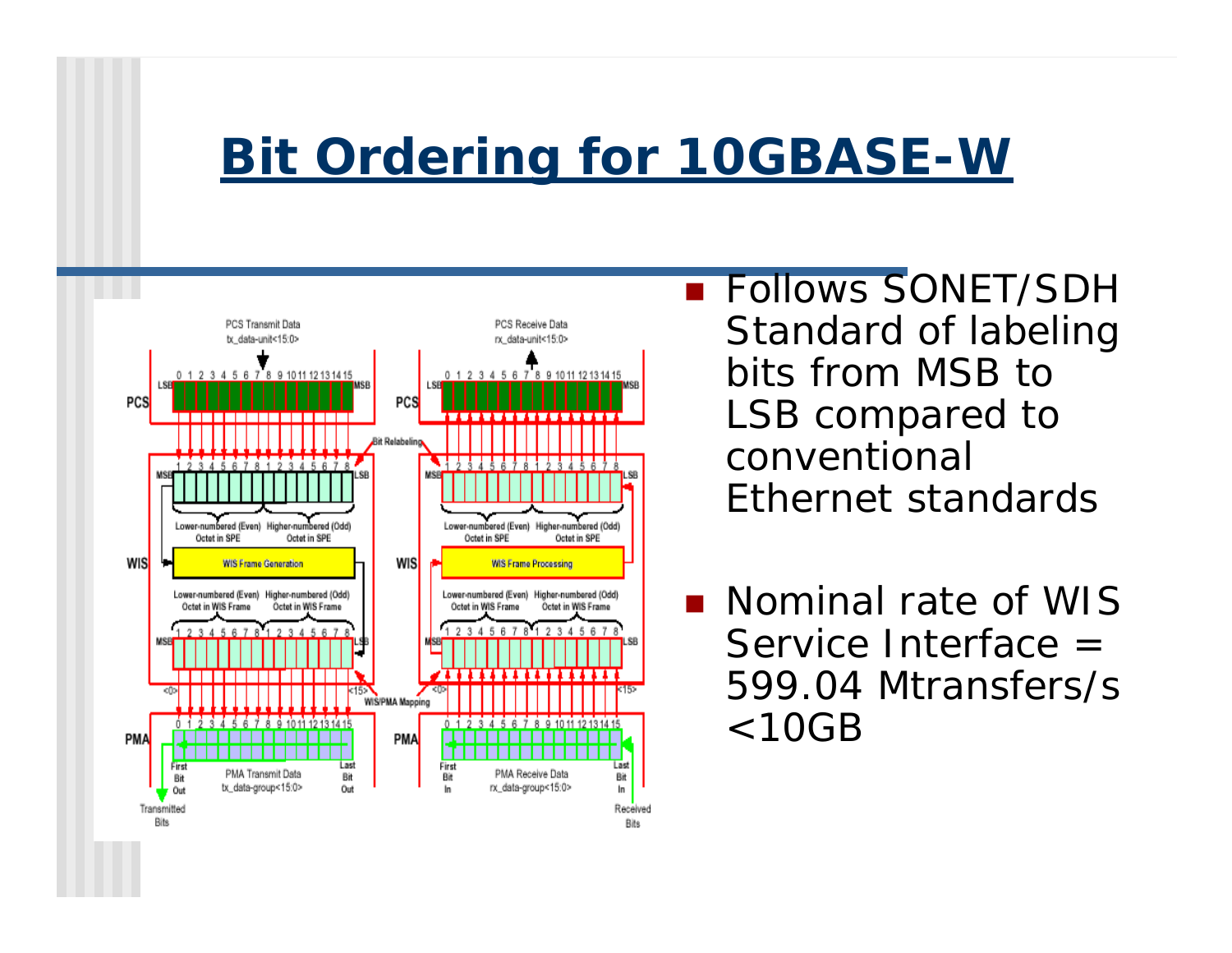#### *Functional Block Diagram for 64b/66b*

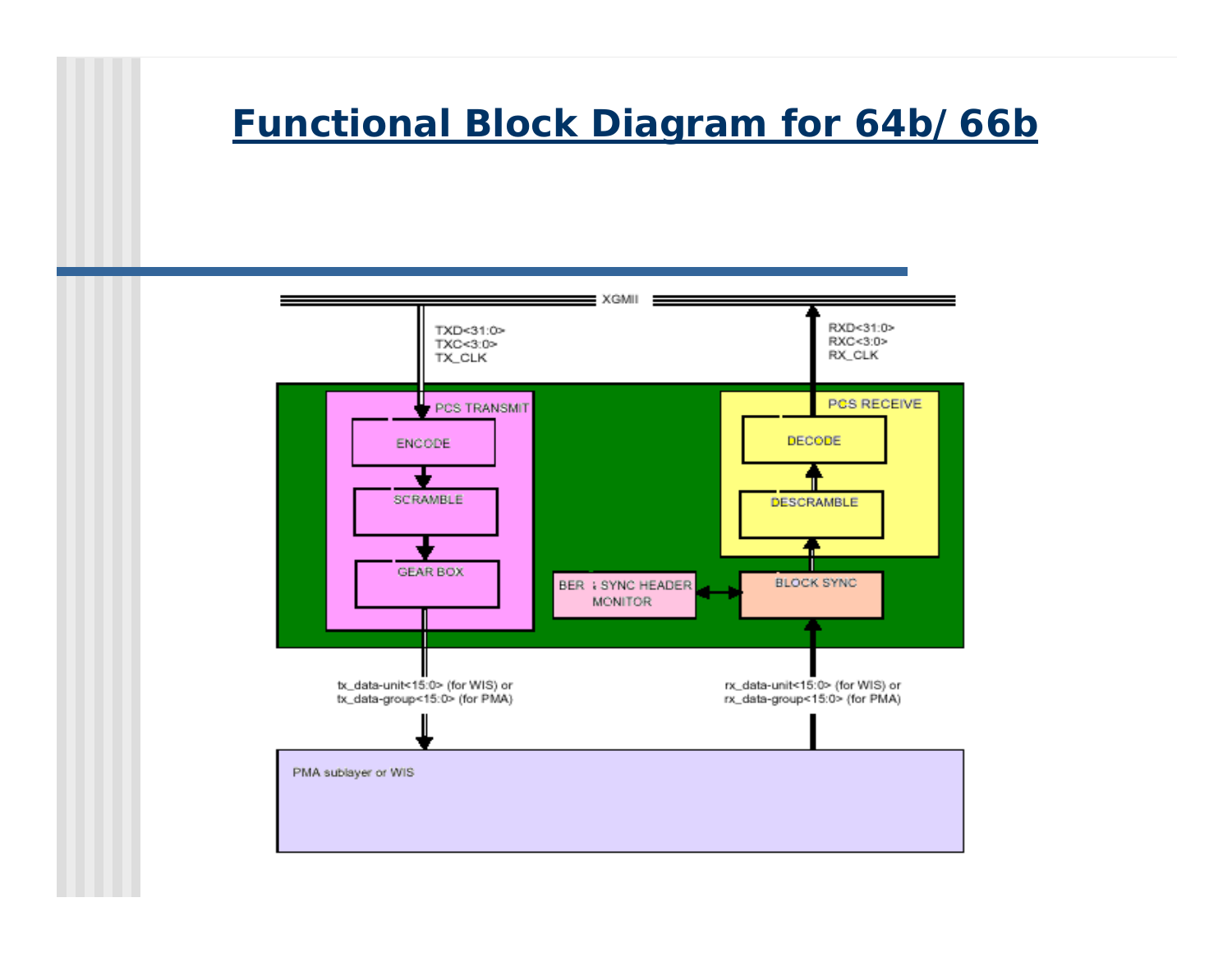### *Functions within the PCS*

- **PCS Transmit** (Normal Mode and Jitter Test Mode)
- **Block (Frame) Synchronization**
- **PCS Receive**
- **BER Monitor Processes (assuming** 10GBASE-(LR, SR, ER) or 10GBASE- (LW, SW, EW)
- Maps packets between XGMII format and PMA service interface format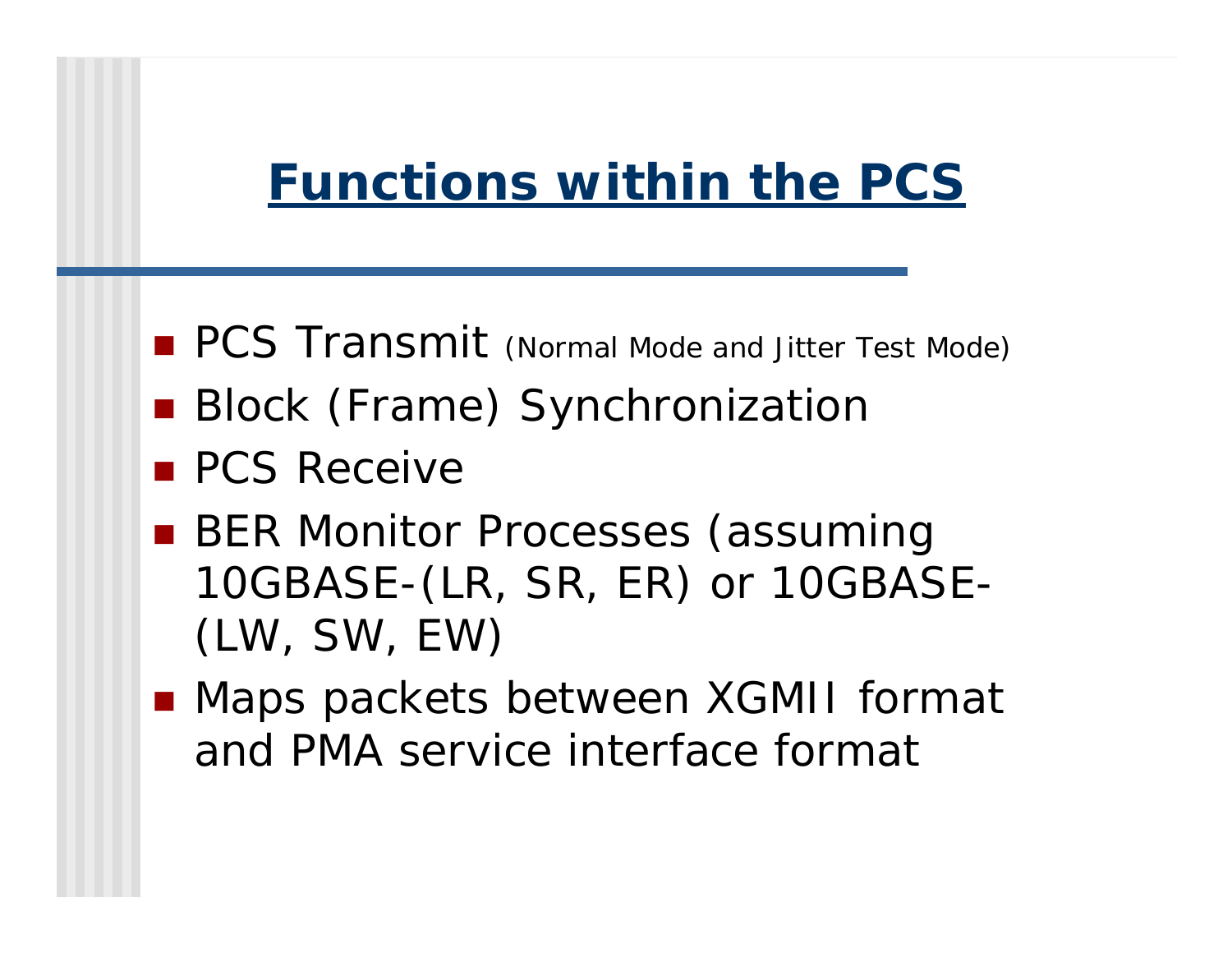## *PCS Transmit Process*

### ■ Transmit channel in normal mode:

- **Blocks generated continuously based upon** TXD<31:0> and TXC<3:0> signals on XGMII
- 66 bit blocks are packed by gearbox into 16 bit data units and sent to PMA or WIS via PMA\_UNITDATA.REQUEST or WIS\_UNITDATA.REQUEST, respectively.
- If WIS present, adapts rates between XGMII and WIS by deleting IDLE characters when necessary.
- **. Transmit channel in jitter test** mode:
	- $\blacksquare$  Jitter test pattern packed into transmit data units, which are sent to PMA Service Interface.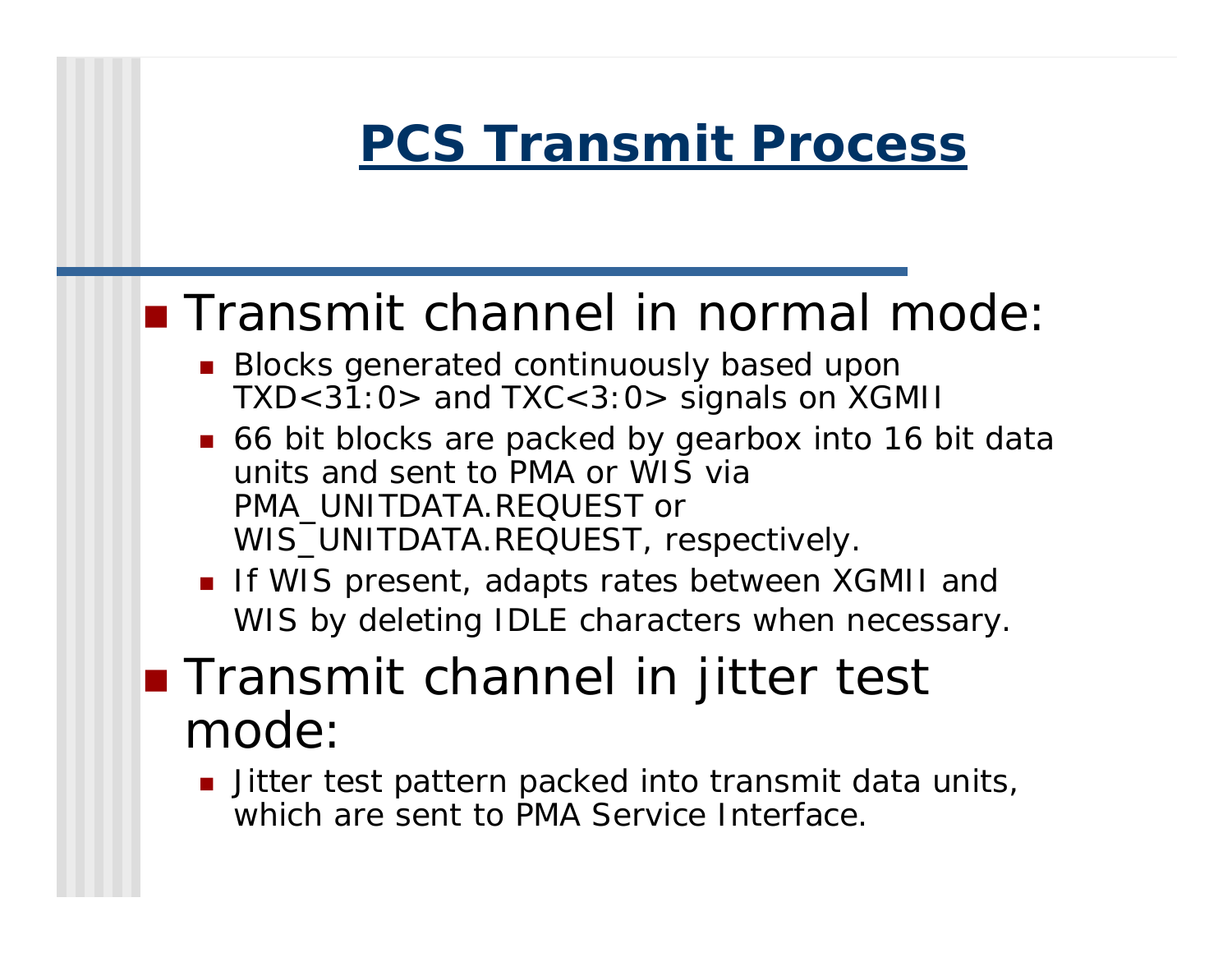

- Continuously accepts blocks once synchronization is complete
- **.** Monitors blocks to generate  $RXD < 31:Q >$  and  $RXC < 3:Q >$  on  $XGMI$
- When WIS is present, PCS receive process adapts between WIS and XGMII data rates by inserting IDLE characters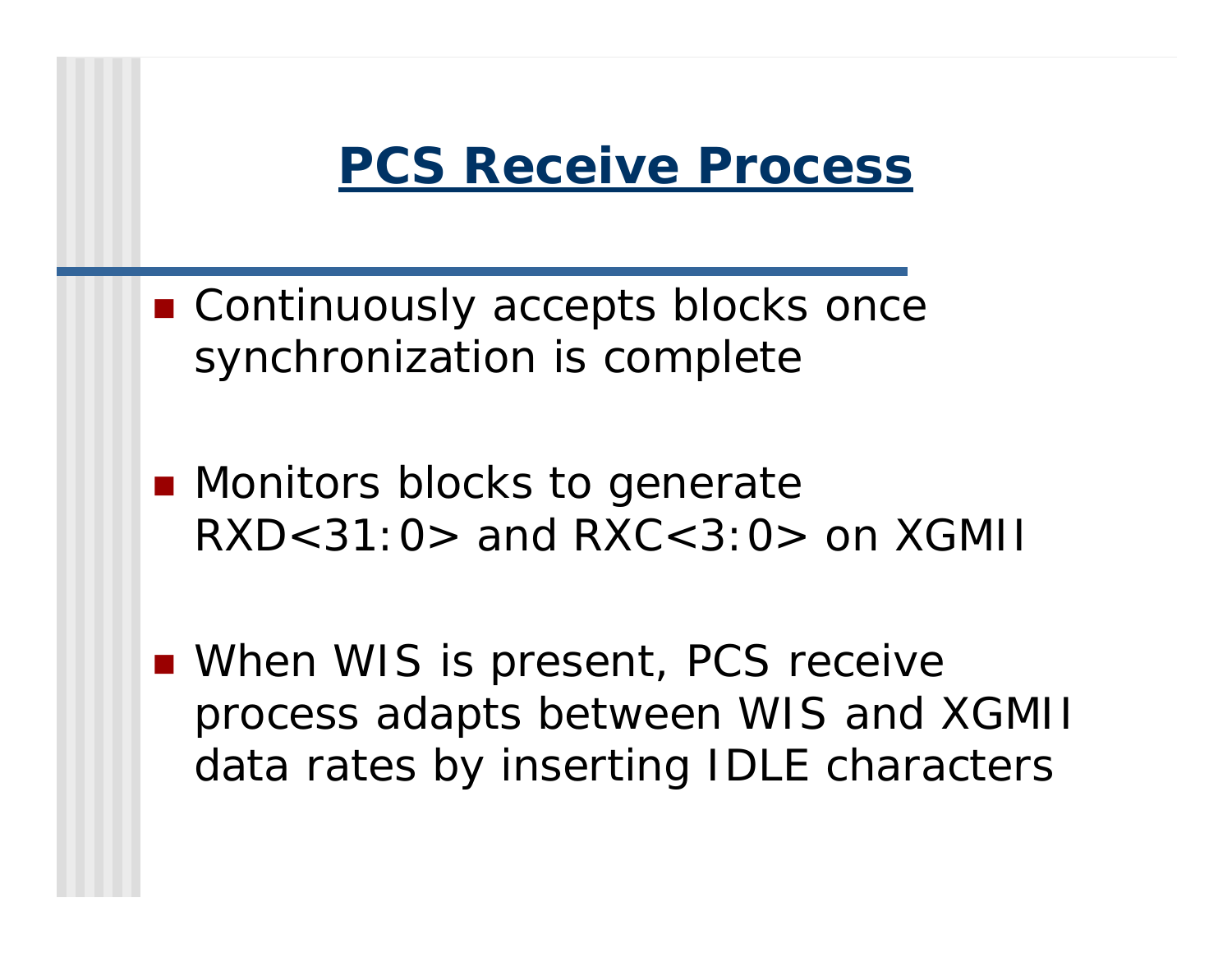### *PCS Synchronization Process*

- Continuously monitors PMA or WIS SIGNAL DETECT. When SIGNAL\_DETECT indicates OK, PCS SYNC process accepts data units and attempts to attain sync.
- Frame synchronization based on 2-bit sync header
- SYNC\_STATUS flag set to indicate that PCS has received synchronization.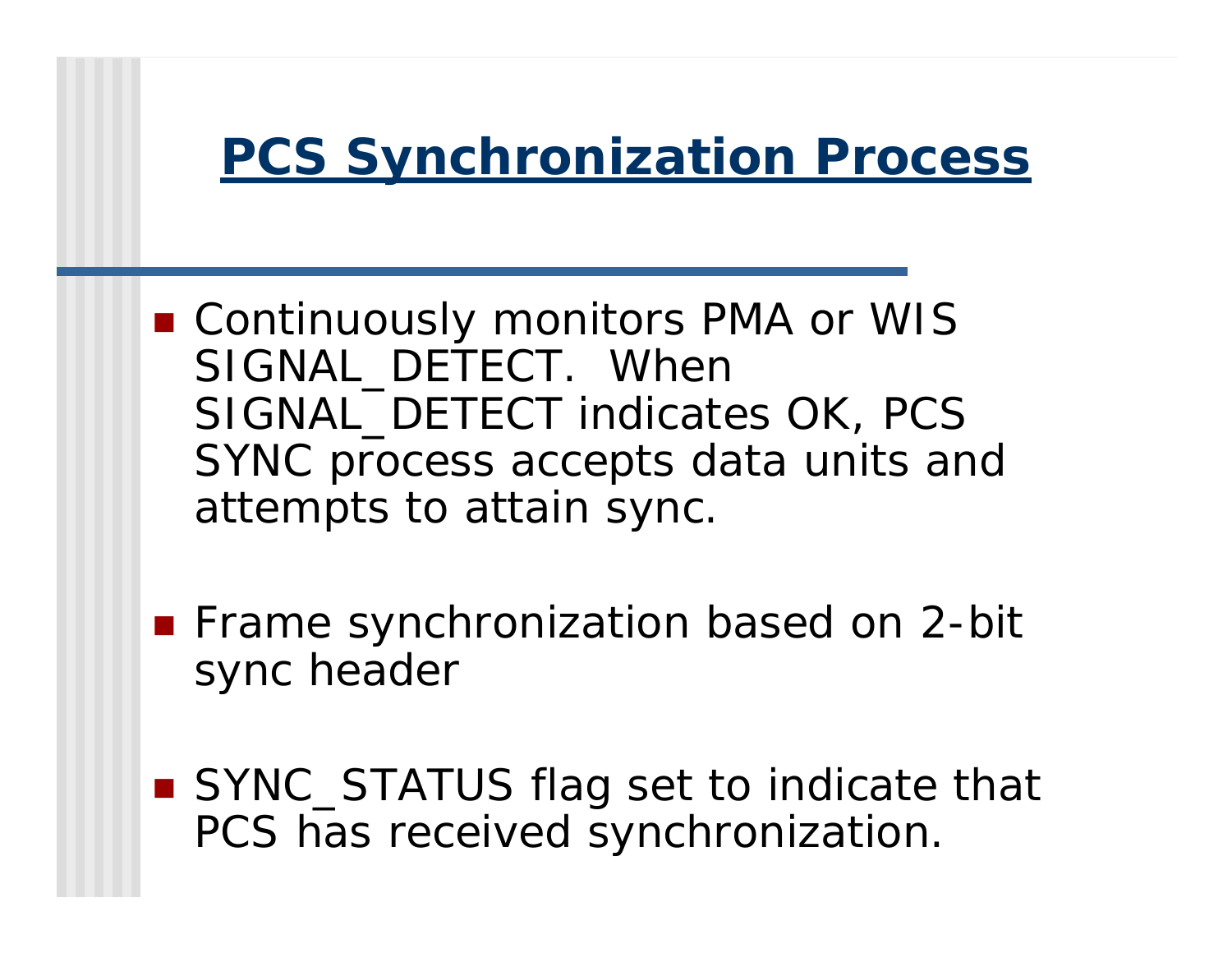### *Bit Error Rate(BER) Monitor Process*

- **. When synchronization is complete,** signal quality monitoring is done by the BER Monitor Process.
- Asserting hi\_ber occurs if errors are detected, therefore stopping acceptance of incoming blocks.
- When sync\_status is asserted and hi ber is deasserted, the PCS Received Process can accept frames.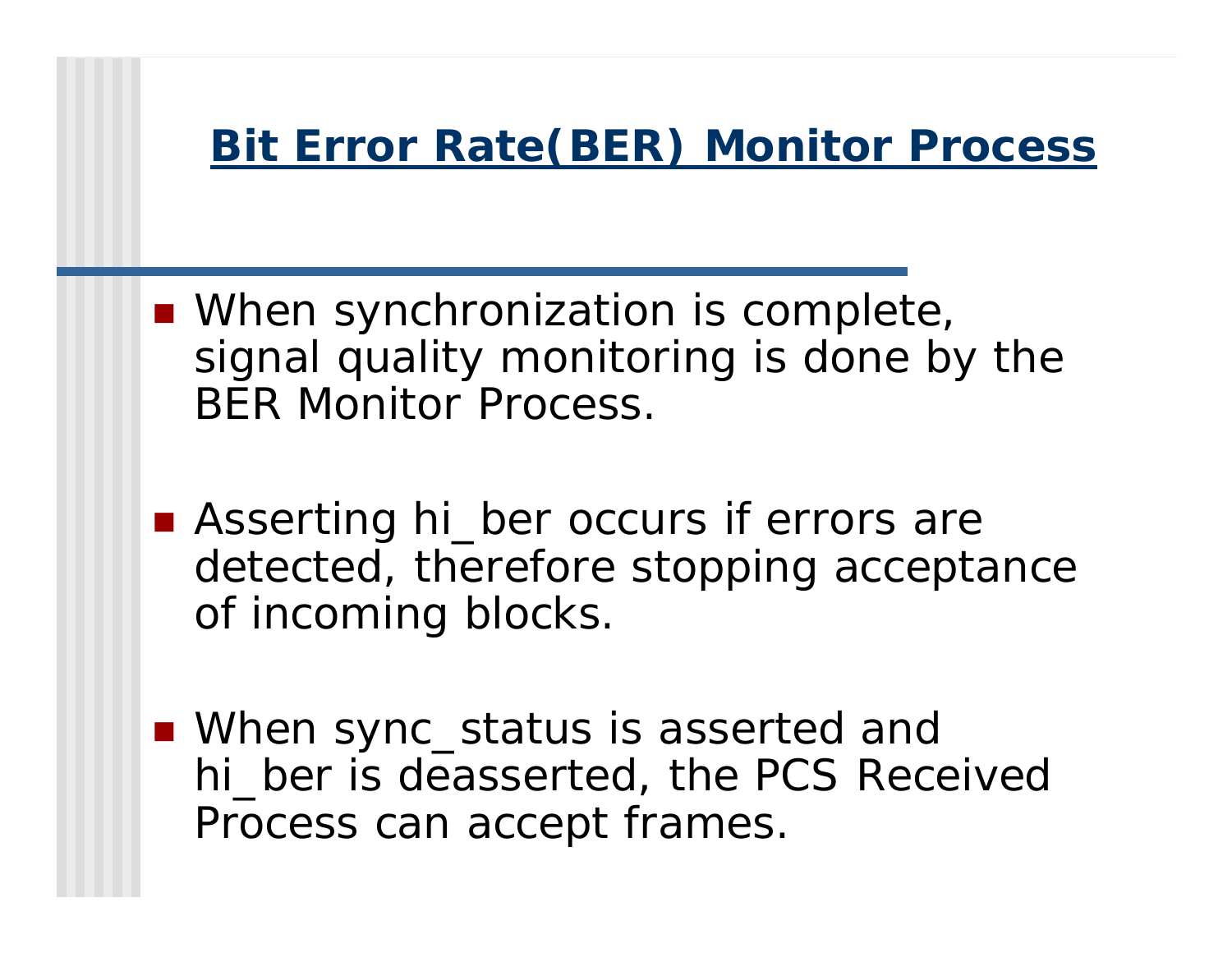### *64b/66b Transmission Code*

- ! Improves transmission characteristics of information transferred across link to support control and data characters.
- ! Transmission encoding ensures clock recovery is possible at receiver as well as detection of invalid codes when transmitting/receiving.
- ! Bit errors that form valid blocks that are not detected by transmission encoding, are detected by the frame's CRC.
- ! Block alignment is achieved by the synchronization headers.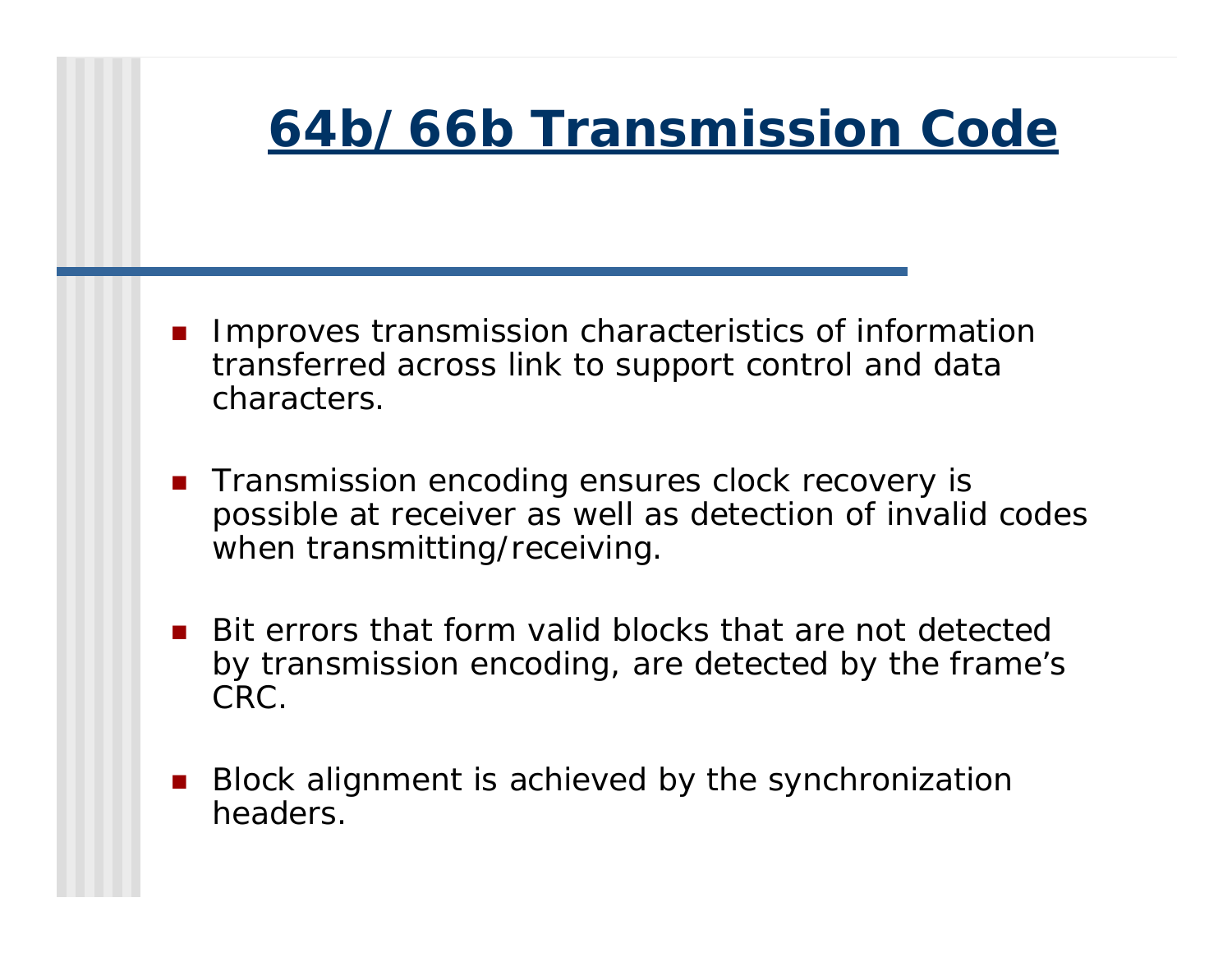### *Notation Conventions*



- 64b/66b encodes 8 data octets and or control codes into a block
- **.**  Blocks containing control codes also have type fields
- !Data Octets D0-D7
- Control Octets CO-C7
	- Start S0 or S4
	- Terminate T0-T7
	- Ordered\_Set O0 or O4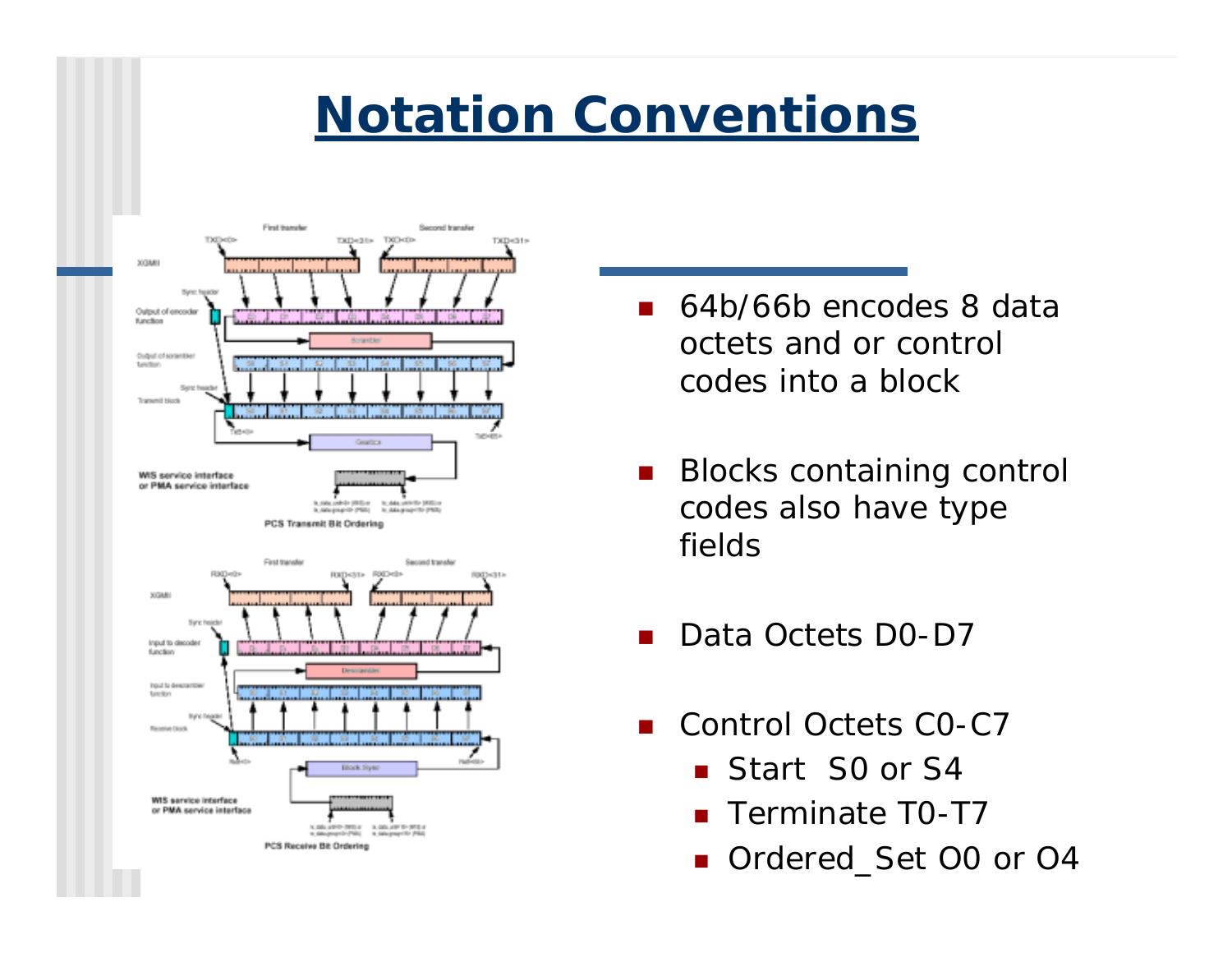*Code Process*

Data Codewords have "01" sync preamble

64 bit data field (scrambled)

Mixed Data/Control frames are identified with a "10" sync preamble. Both the coded 56-bit payload and BLOCK TYPE field are scrambled

8-bit TYPE combined 56 bit data/control field (scrambled)

00, 11 preambles are considered code errors and cause the packets to be invalidated by forcing an error (E) symbol on the XGMII output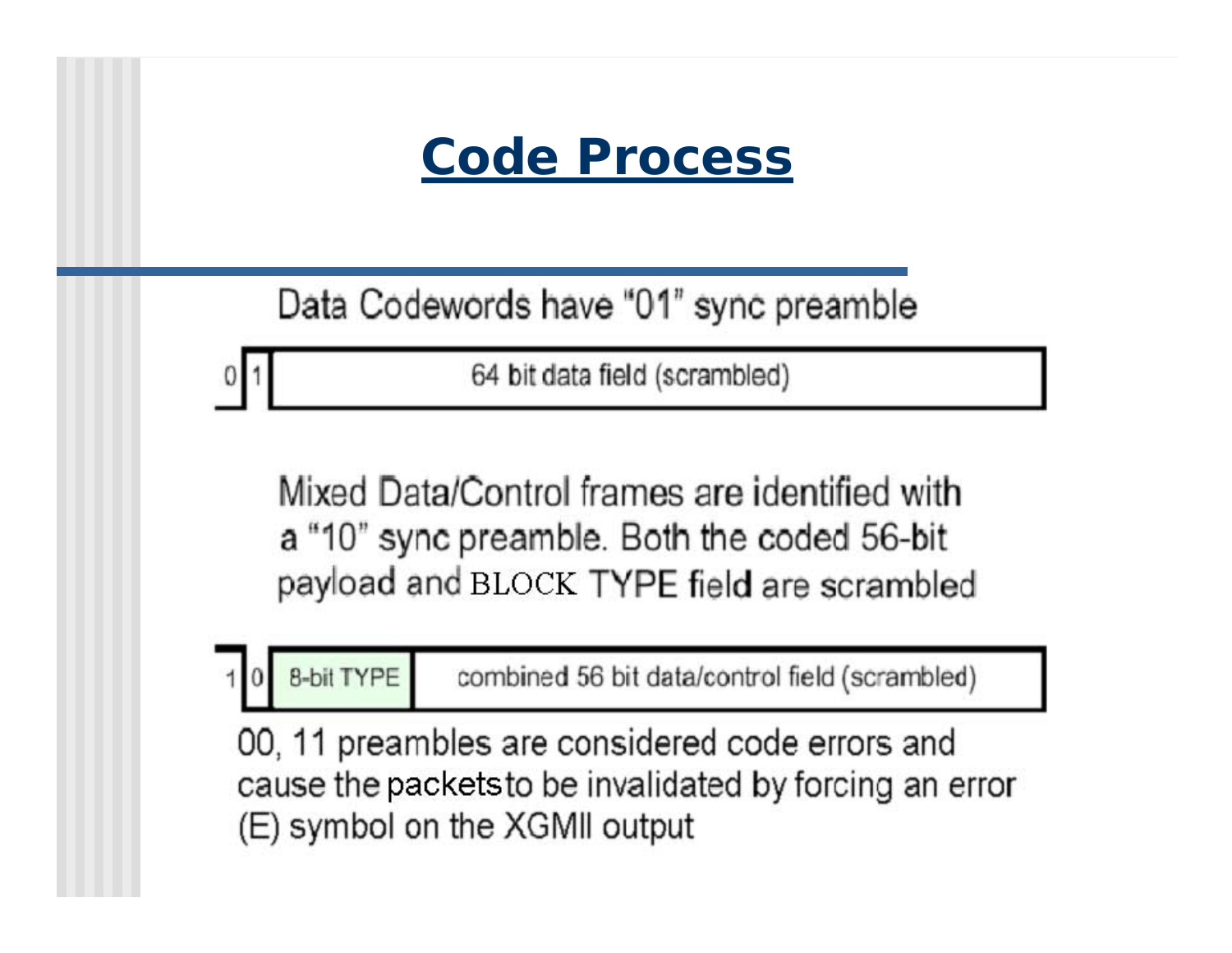

- **.**  Start /S/ indicates start of packet
	- Occurs only on block 0 or 4
	- **1999** Receipt on any other lane indicates error
- **.**  Terminate /T/ indicates end of packet
	- **Occurs on any octet**
	- !Needs to be followed by Idle or Start
- ! Ordered Set /Q/
	- **.** Send control and status information such as remote fault and local fault status
	- Consist of a control character and three data characters
	- !Always begin on the first octet of the XGMII
- !Error /E/ indicates an error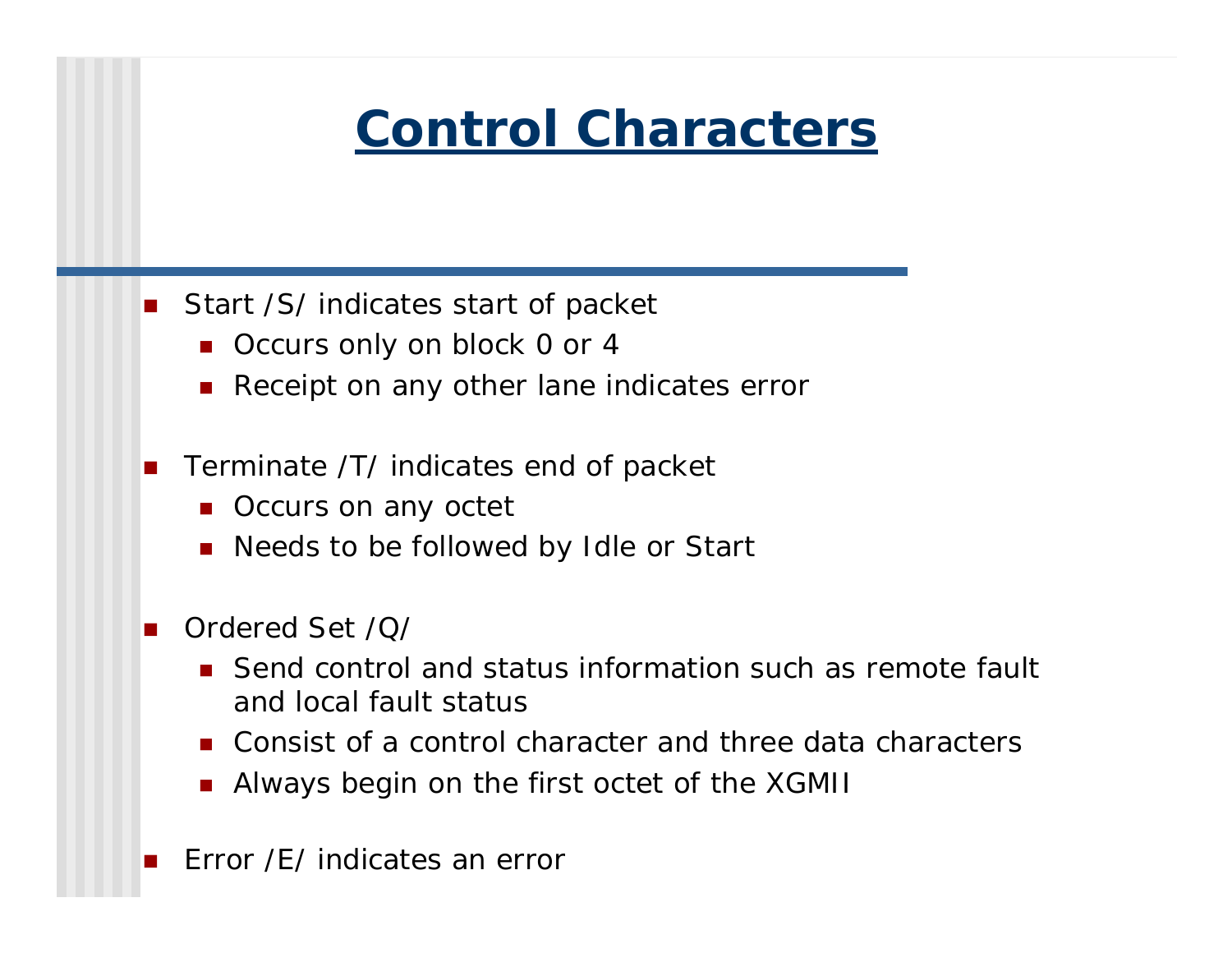### *Code Groups*

| <b>Input Data</b>                                                                                               | S<br>y<br>n |                   | <b>Block Payload</b> |                |                |                |                |                |         |                |                    |                    |                 |
|-----------------------------------------------------------------------------------------------------------------|-------------|-------------------|----------------------|----------------|----------------|----------------|----------------|----------------|---------|----------------|--------------------|--------------------|-----------------|
| Bit Position: 0 1 2                                                                                             | C           |                   |                      |                |                |                |                |                |         |                |                    |                    | 65              |
| Data Block Format:<br>$D_0 D_1 D_2 D_3/D_4 D_5 D_6 D_7$                                                         | 01          | $D_{0}$           | D <sub>1</sub>       | $\mathsf{D}_2$ | $\mathsf{D}_3$ |                | $\mathsf{D}_4$ |                |         | $\mathsf{D}_5$ |                    | $D_{\rm B}$        | D <sub>7</sub>  |
| <b>Control Block Formats:</b>                                                                                   |             | <b>Type Field</b> |                      |                |                |                |                |                |         |                |                    |                    |                 |
| $C_0 C_1 C_2 C_3/C_4 C_5 C_6 C_7$                                                                               | 10          | 0x1e              | $C_0$                | C,             | $C_2$          | $C_3$          | $C_{d}$        |                | $C_{5}$ |                | $C_{\overline{6}}$ |                    | $C_7$           |
| $C_0 C_1 C_2 C_3/O_4 D_5 D_6 D_7$                                                                               | 10          | 0x2d              | $\mathrm{C}_0$       | Ċ,             | C <sub>2</sub> | $C_3$          |                | Ò4             |         | D <sub>s</sub> |                    | $D_R$              | D,              |
| $C_0 C_1 C_2 C_3/S_4 D_5 D_6 D_7$                                                                               | 10          | 0x33              | $C_{D}$              | Ċ,             | $c_{2}$        | $C_3$          |                |                |         | $D_{5}$        |                    | $D_6$              | D <sub>7</sub>  |
| $O_0$ $D_1$ $D_2$ $D_3$ / $S_4$ $D_5$ $D_6$ $D_7$                                                               | 10          | 0x66              | D,                   | $D_2$          | $D_{3}$        |                | Ò0             |                |         | D <sub>s</sub> |                    | $D_{B}$            | D,              |
| $O_0$ D <sub>1</sub> D <sub>2</sub> D <sub>3</sub> /O <sub>4</sub> D <sub>5</sub> D <sub>6</sub> D <sub>7</sub> | 10          | 0x55              | D,                   | $D_2$          | D <sub>3</sub> |                | $O_{\Pi}$      | Ò4             |         | D <sub>s</sub> |                    | $D_6$              | D7              |
| $S_0 D_1 D_2 D_3/D_4 D_5 D_6 D_7$                                                                               | 10          | 0x78              | $D_1$                | D <sub>2</sub> | $D_3$          |                | $D_4$          |                |         | $D_{5}$        |                    | $D_6$              | D <sub>7</sub>  |
| $O_0$ D <sub>1</sub> D <sub>2</sub> D <sub>3</sub> /C <sub>4</sub> C <sub>5</sub> C <sub>6</sub> C <sub>7</sub> | 10          | 0x4b              | D,                   | $D_2$          | $D_3$          |                | Ò <sub>n</sub> | $C_4$          |         | $\mathtt{C}_5$ |                    | $C_{6}$            | $C_7$           |
| $T_0 C_1 C_2 C_3/C_4 C_5 C_6 C_7$                                                                               | 10          | 0x87              |                      | c,             | $C_2$          |                | $\mathtt{C}_3$ | $C_4$          |         | $C_{5}$        |                    | $C_{\overline{n}}$ | $C_{7}$         |
| $D_0$ T <sub>1</sub> C <sub>2</sub> C <sub>3</sub> /C <sub>4</sub> C <sub>5</sub> C <sub>6</sub> C <sub>7</sub> | 10          | 0x99              | $D_0$                |                | $\mathrm{C}_2$ |                | $C_3$          | $C_4$          |         | Ċ5             |                    | $C_{\rm g}$        | Ċ7              |
| $D_0 D_1 T_2 C_3 C_4 C_5 C_6 C_7$                                                                               | 10          | Охаа              | $\mathsf{D}_0$       | D,             |                | $\mathrm{C}_3$ |                | $C_4$          |         | Ċ5             |                    | Сg                 | $C_7$           |
| $D_0 D_1 D_2 T_3/C_4 C_5 C_6 C_7$                                                                               | 10          | 0xb4              | $D_{0}$              | D <sub>1</sub> | $\mathsf{D}_2$ |                |                | $\mathbb{C}_4$ |         | $\mathbb{C}_5$ |                    | $C_{6}$            | $C_7$           |
| $D_0 D_1 D_2 D_3 T_4 C_5 C_6 C_7$                                                                               | 10          | Oxcc              | $D_0$                | D,             | $D_2$          |                | $D_3$          |                |         | $\mathbb{C}_5$ |                    | $C_{\rm g}$        | $C_7$           |
| $D_0 D_1 D_2 D_3/D_4 T_5 C_6 C_7$                                                                               | 10          | 0xd2              | D <sub>0</sub>       | D,             | D <sub>2</sub> |                | $D_3$          |                | $D_4$   |                |                    | $C_{\overline{6}}$ | $C_7$           |
| $D_0 D_1 D_2 D_3/D_4 D_5 T_6 C_7$                                                                               | 10          | 0xe1              | D <sub>n</sub>       | D,             | $D_2$          |                | $D_3$          |                | $D_4$   |                |                    | $D_{\rm g}$        | $C_{7}$         |
| $D_0 D_1 D_2 D_3/D_4 D_5 D_6 T_7$                                                                               | 10          | <b>Oxff</b>       | $\mathsf{D}_0$       | $D_4$          | $D_2$          |                | $\mathsf{D}_3$ |                | $D_4$   |                |                    | $D_5$              | $D_{\tilde{u}}$ |

- ! **Valid code groups are given on the left most side of the table.**
- If a code **group not present in the table occurs, error will be detected**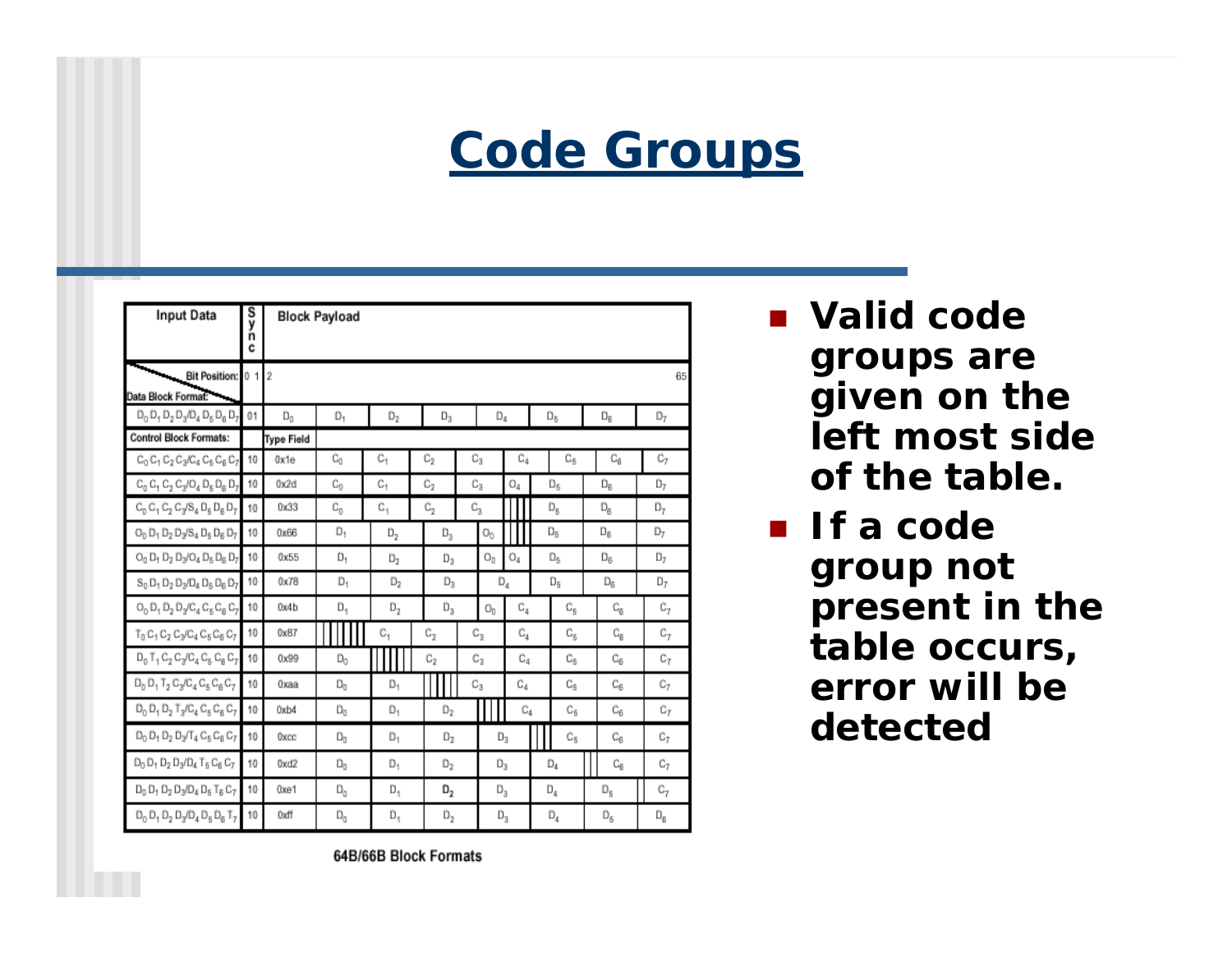

#### **Control Codes**

| <b>Control Character</b> | Notation                 | <b>XGMII</b><br><b>Control Code</b> | 10GBASE-R<br><b>Control Code</b>     | 10GBASE-R<br>O Code | <b>8B/10B</b><br>Code <sup>*</sup> |  |
|--------------------------|--------------------------|-------------------------------------|--------------------------------------|---------------------|------------------------------------|--|
| idle                     | Œ                        | 0x07                                | 0x00                                 |                     |                                    |  |
| start                    | /S/                      | 0xfb                                | encoded by type field                |                     | K27.7                              |  |
| terminate                | ГĽ                       | 0xfd                                | encoded by type field                |                     | K29.7                              |  |
| error                    | Æſ                       | 0xfe                                | 0x1e                                 |                     | K30.7                              |  |
| Sequence ordered_set     | /Q/                      | 0x9c                                | encoded by type field<br>plus O code | 0x0                 | K28.4                              |  |
| reserved0                | $/R/^\dagger$            | 0x1c                                | 0x2d                                 |                     | K28.0                              |  |
| reserved1                | $\overline{\phantom{a}}$ | 0x3c                                | 0x33                                 |                     | K28.1                              |  |
| reserved2                | $\Delta$ /               | 0x7c                                | 0x4b                                 |                     | K28.3                              |  |
| reserved3                | /K/                      | $0$ xbc                             | 0x55                                 | ۰                   | K28.5                              |  |
| reserved4                | $\overline{\phantom{a}}$ | 0xdc                                | 0x66                                 | ۰                   | K28.6                              |  |
| reserved5                | $\qquad \qquad =$        | 0xf7                                | 0x78                                 |                     | K23.7                              |  |
| reserved6                | $\overline{\phantom{a}}$ | 0x5c                                | ۰                                    | 0xF                 | K28.2                              |  |

\*For information only. 8B/10B code is specified in clause 48.

<sup>†</sup>The codes for /A/, /K/, and /R/ are used on the XAUI interface to signal idle. They are not present on the XGMII when no errors have occurred, but certain bit errors cause the XGXS to send them on the XGMII..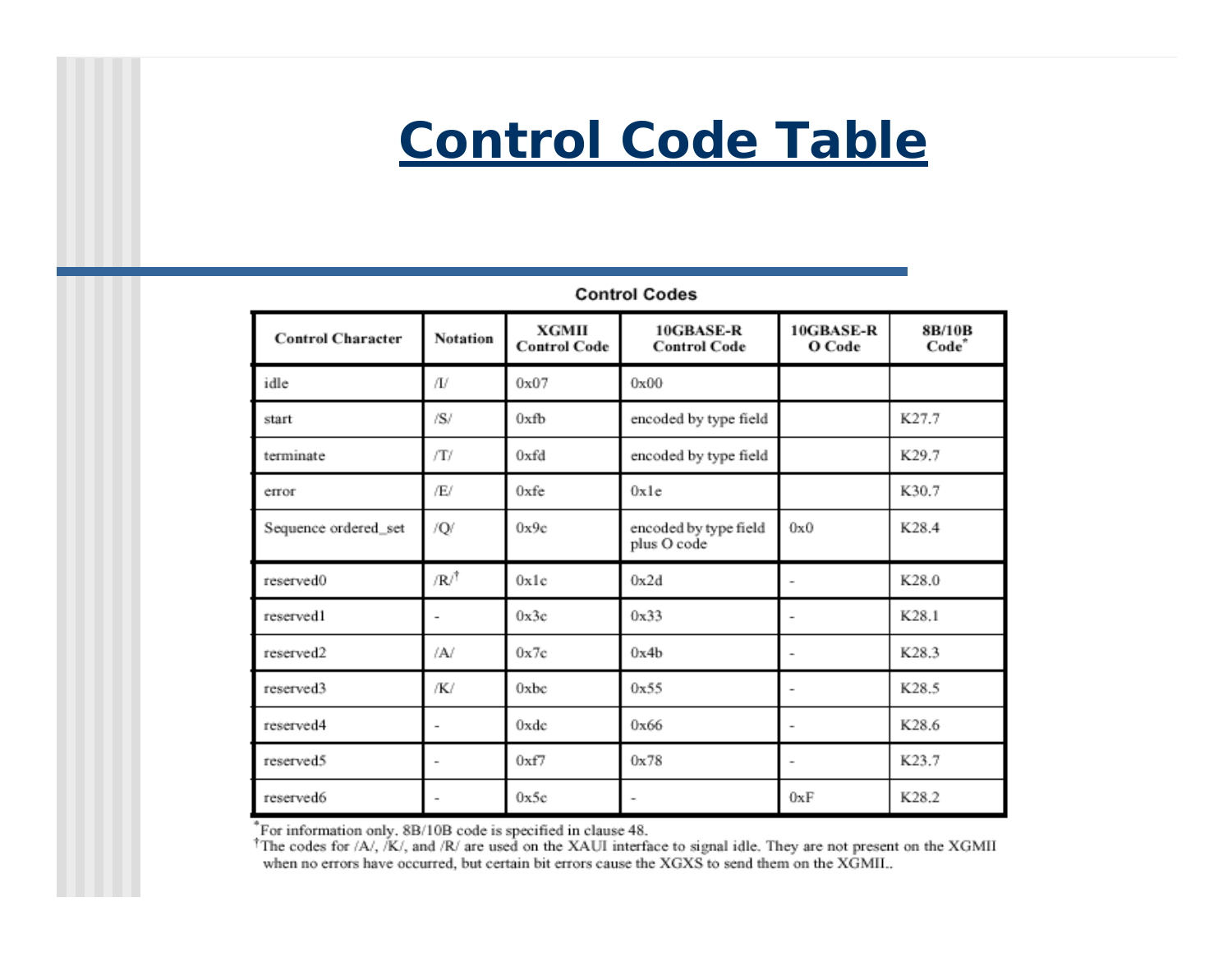### *Examples of Code for 64b/66b transmit*

#### Representation of Valid Code

TXC<0:3> TXD<0:3> XGMII

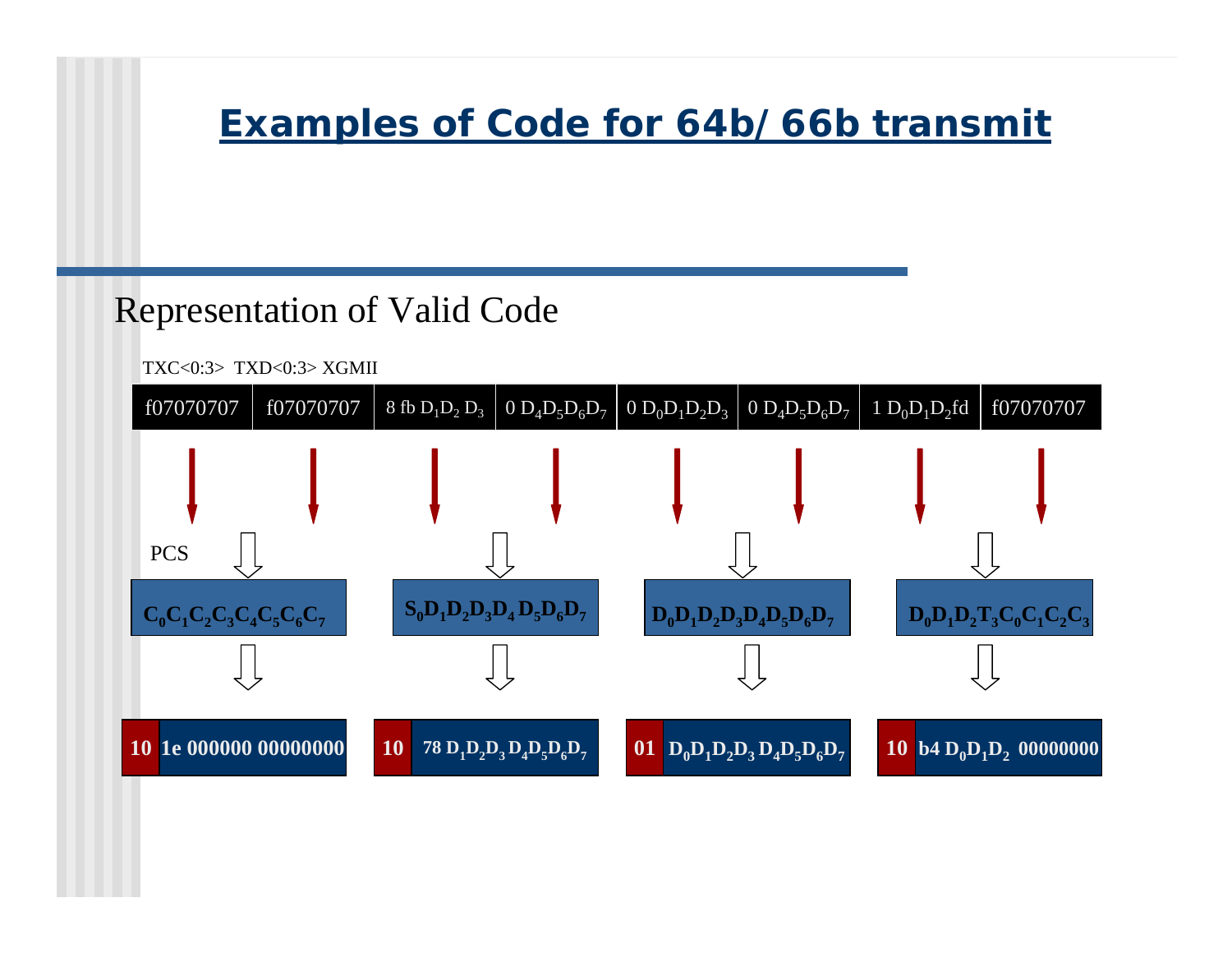#### *Examples of Code for 64b/66b transmit (2)*

### More Representation of Valid Code

TXC<0:3> TXD<0:3> XGMII

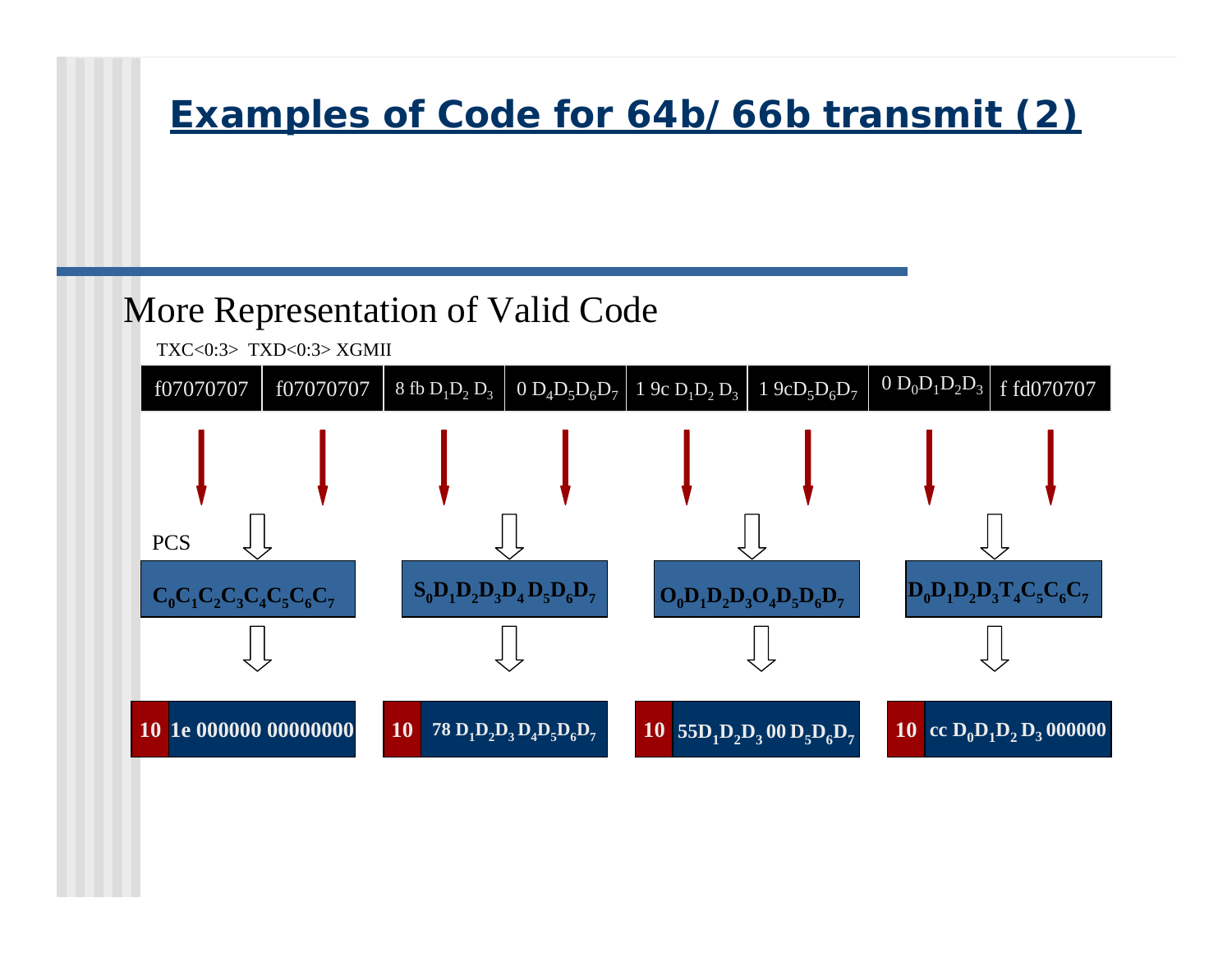### *Examples of Code for 64b/66b transmit (3)*

### Representation of Invalid Code

TXC<0:3> TXD<0:3> XGMII

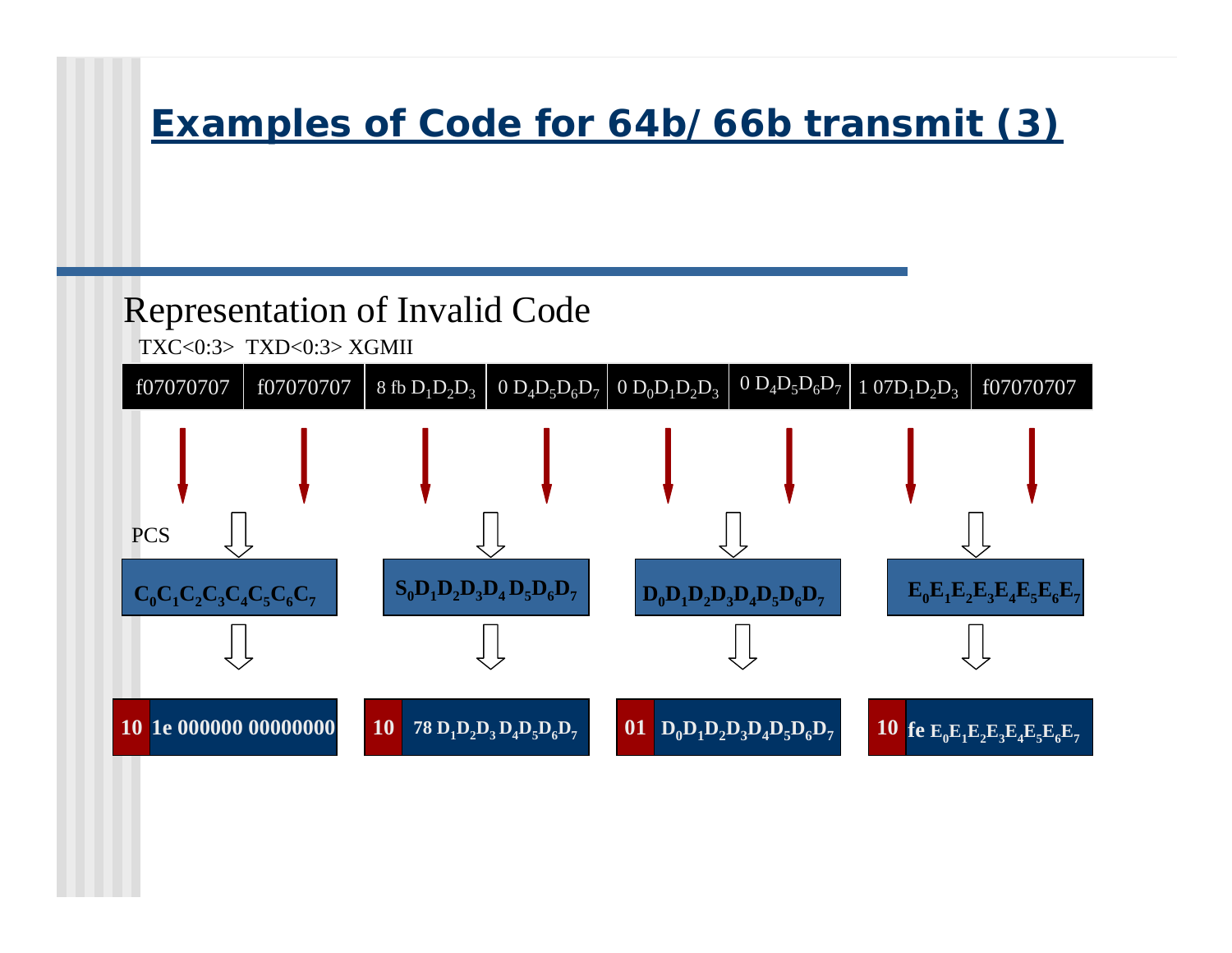#### *Example of Code for 64b/66b receive*

#### Representation of Valid Code



RXC<0:3> RXD<0:3> XGMII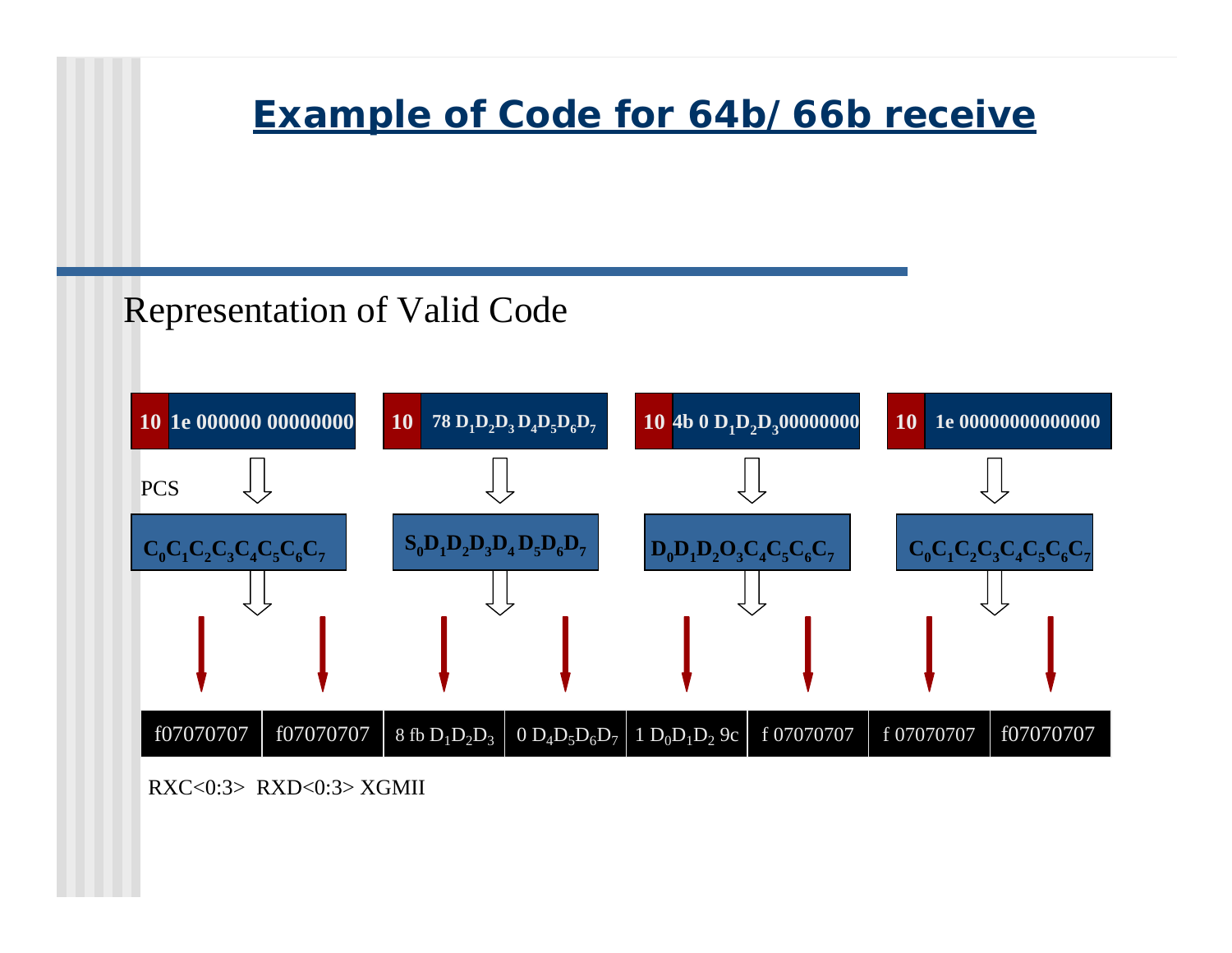### *Scrambler/Descrambler*

Serial Data Input



- **.** Self-synchronizing scrambler scrambles 64 bit payload of block.
- **.** Polynomial for the scrambler :  $G(x) = 1 + x^{39} + x^{58}$
- **.**  No initial value needed for the scrambler since it runs continuously on all payload bits.
- **.** Sync header is added after payload is scrambled.
- ! The descrambler uses the same polynomial and reverses the effect of the scrambler.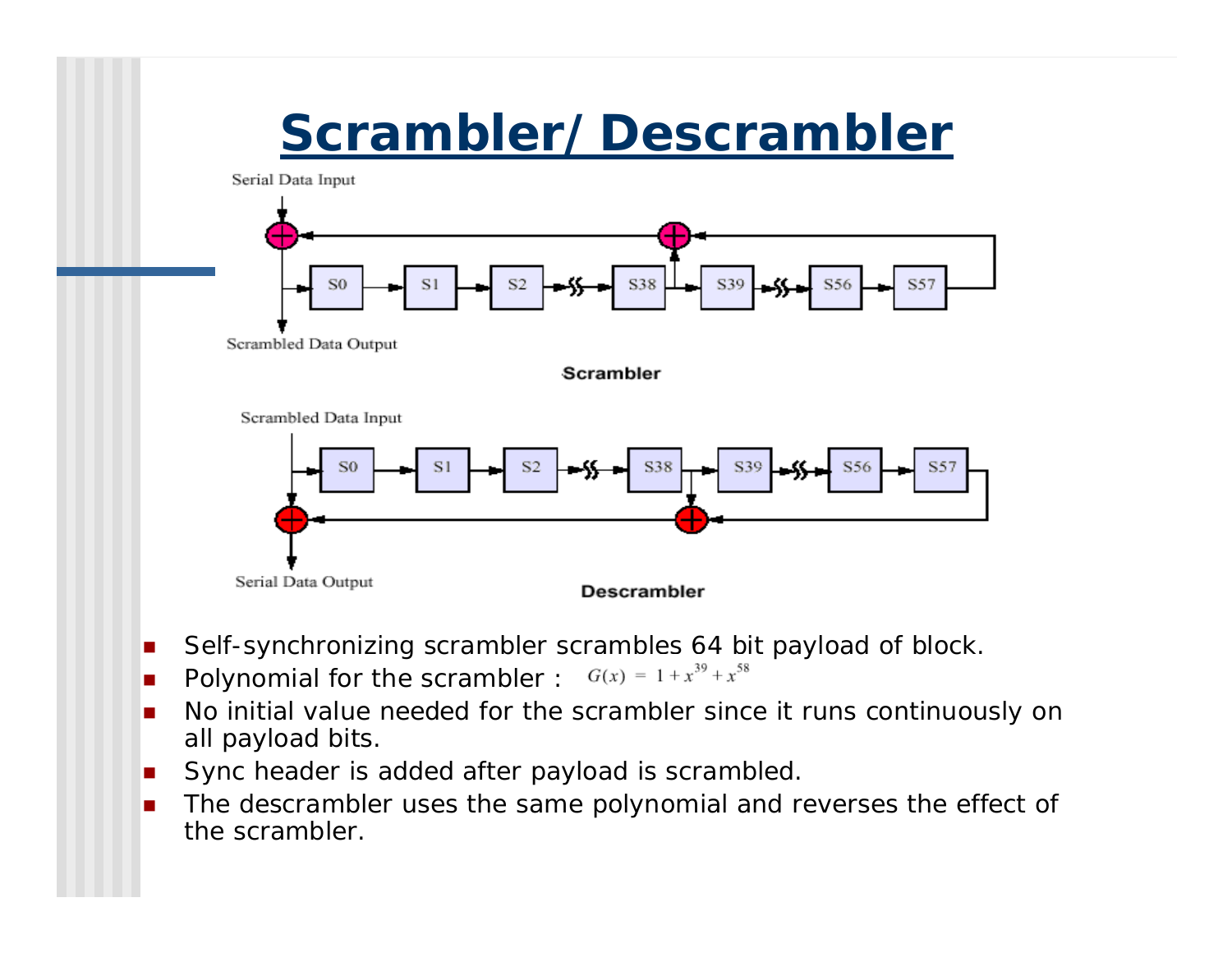

- **. Adapts between 66-bit width of the frames and 16-bit width of PMA or WIS**
- !**Sends 16 bits of transmit data at a time**
- ! **No boundaries on 16 bit words**
	- **E** Sync headers can be in any two bit positions for **example:**
		- **01001101…**
- ! **When in receive process, needs to be able to slip the 66 bit output such that the sync bits are properly aligned to achieve synchronization**
- ! **Reduces pin count chip to chip**
	- ! **Matches the OIFs SFI-4 interface for OC192c**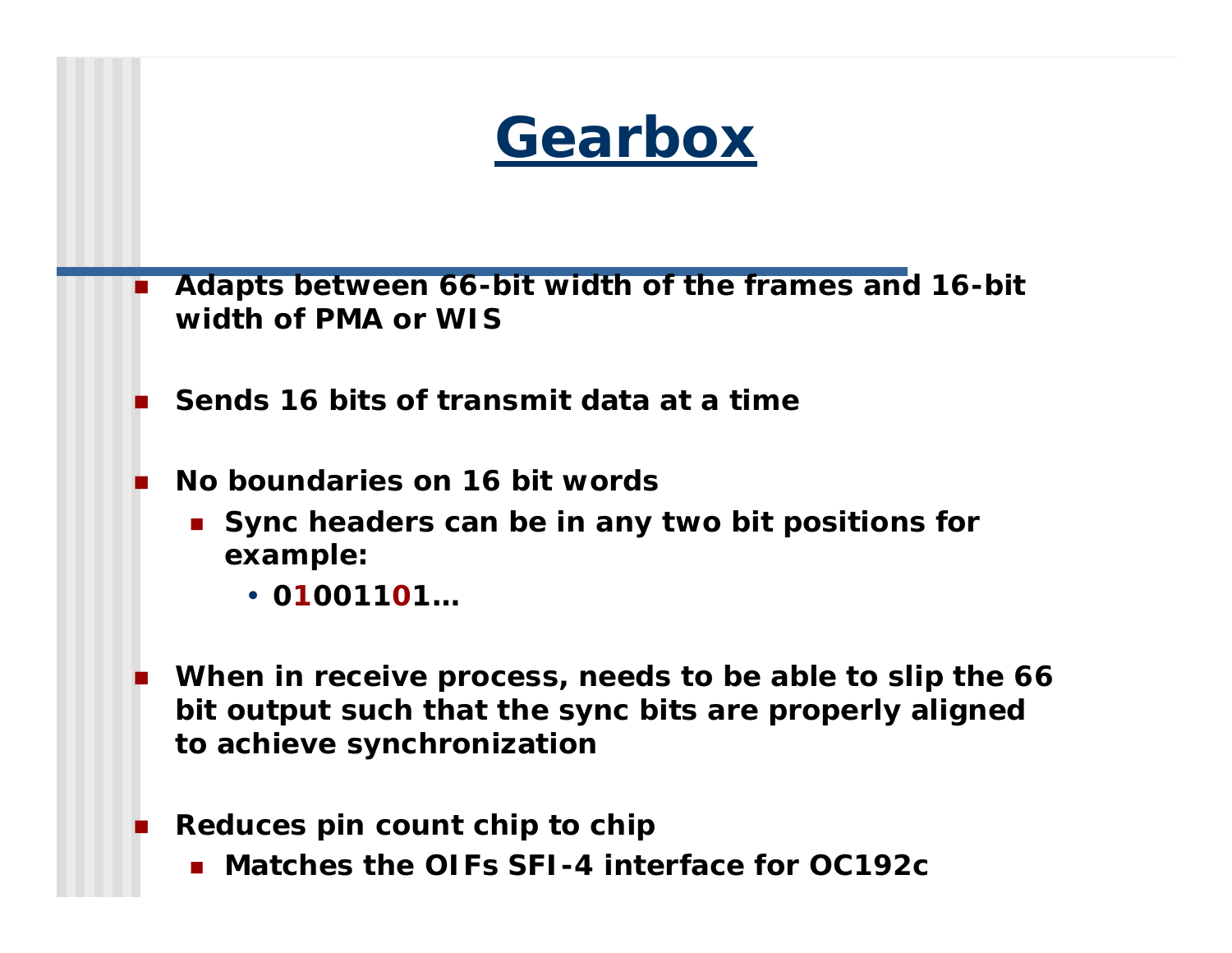

### ! **Four state machines:** ! **Lock State Machine**

### ! **BER Monitor State Machine**

! **Transmit State Machine**

! **Receive State Machine**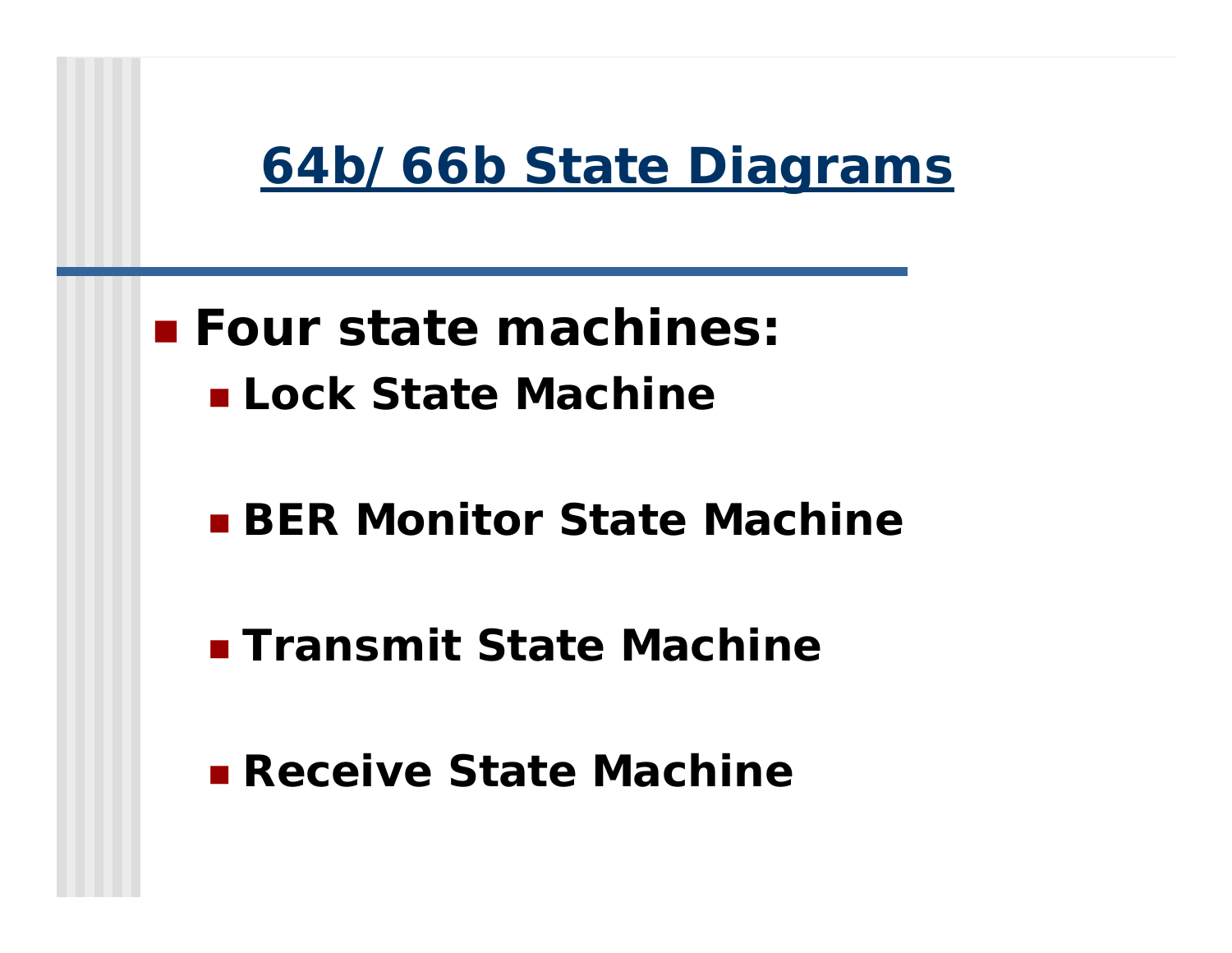## *Lock State Machine*



- **.**  Sets block\_lock to false when:
	- **Sync header invalid count** is 16
	- When any 16 66-bit blocks have invalid sync headers in a 64 block window. The block lock is set to false and a new 66 bit alignment is tried.
- Sets block\_lock to true when:
	- No invalid sync headers occur over a window of 64 blocks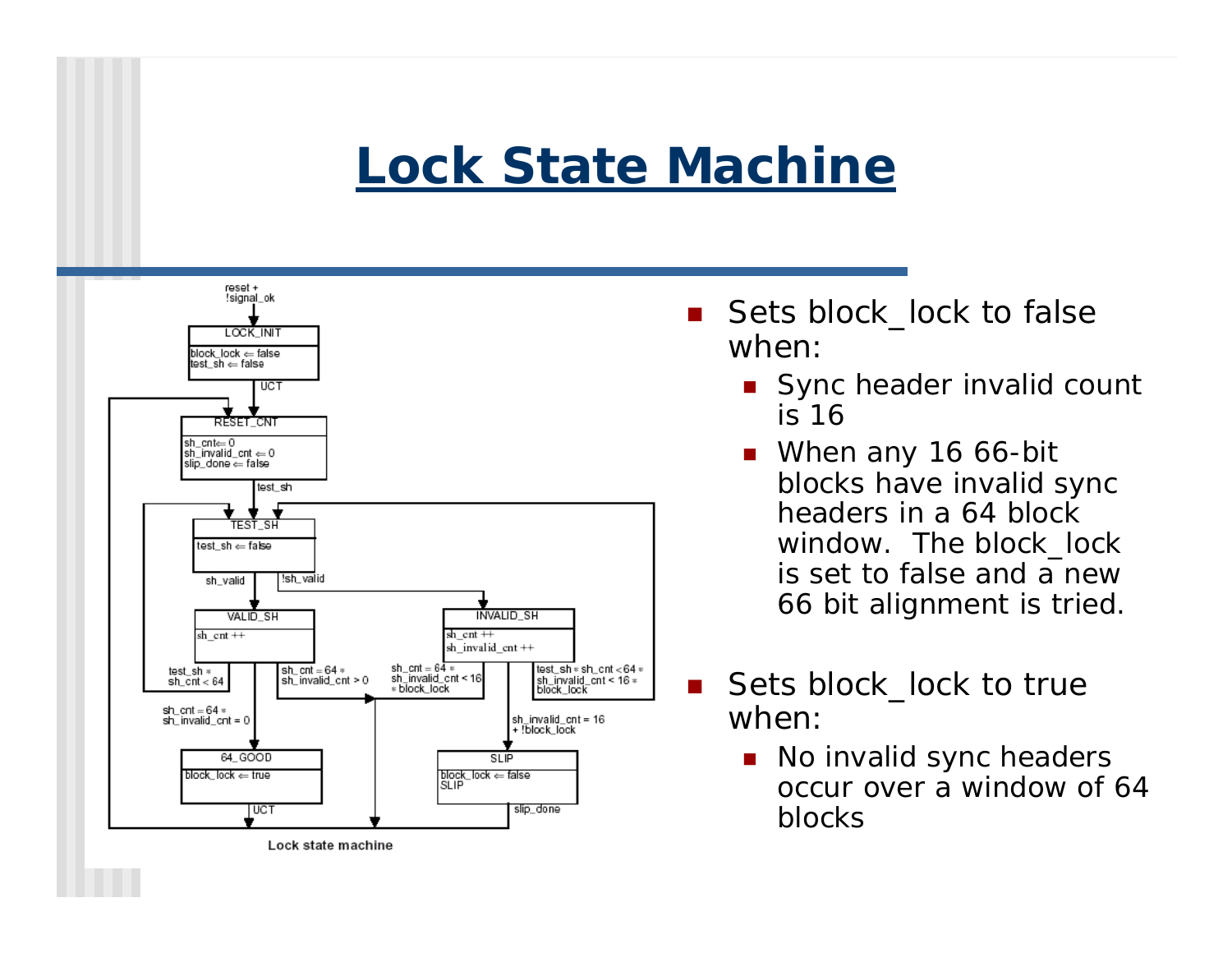### *BER Monitor State Machine*



Hi BER set to true when:

**.**  Block\_lock is false and BER count is equal to 16.

- Hi\_BER set to false when:
	- Sync header is valid, timer is done and the BER count is under 16.

**BER** monitor state machine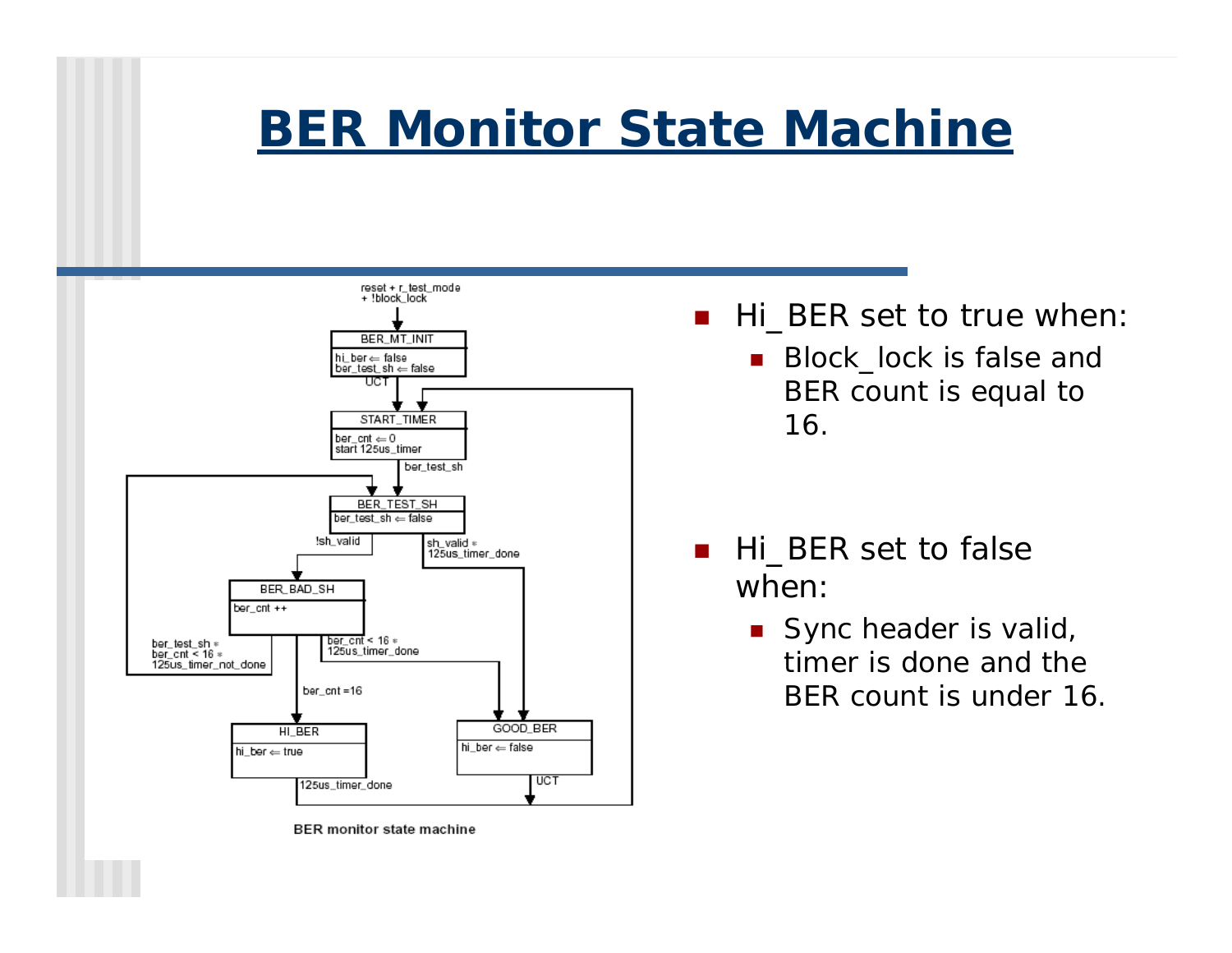### *Transmit State Machine*



- ! **C = Idle**
- ! **D = Data**
- ! **E = Error**
- ! **S = Start**
- ! **T = Terminate**

#### **ENCODE**

 **The 64b/66b encodes or processes eight data octets or control characters into one block.**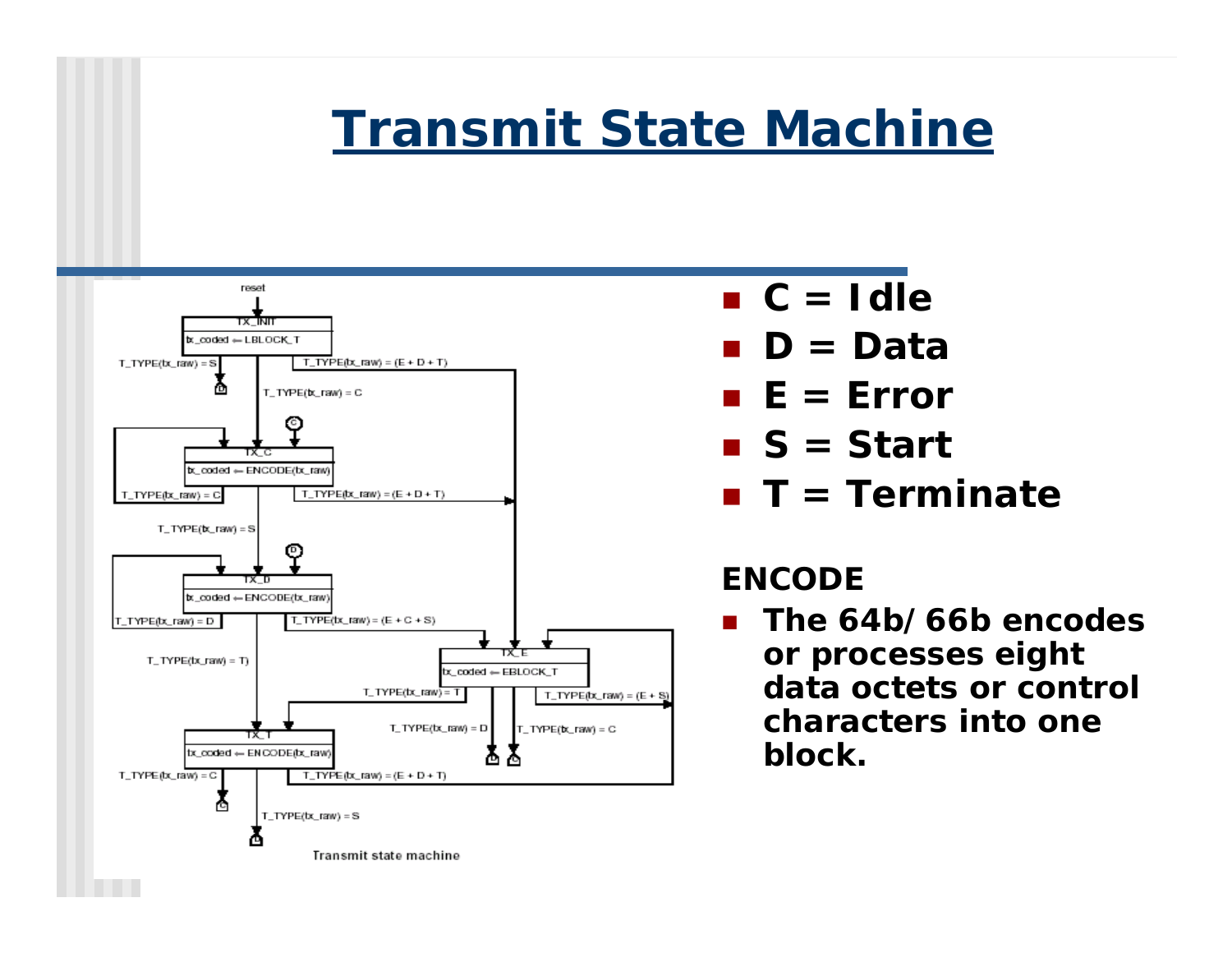### *Receive State Machine*



- ! **C = Idle**
- !**D = Data**
- ! **E = Error**
- ! **S = Start**
- ! **T = Terminate**

#### **DECODE**

! **The DECODE function decodes the block that contains eight data octets or control characters.**